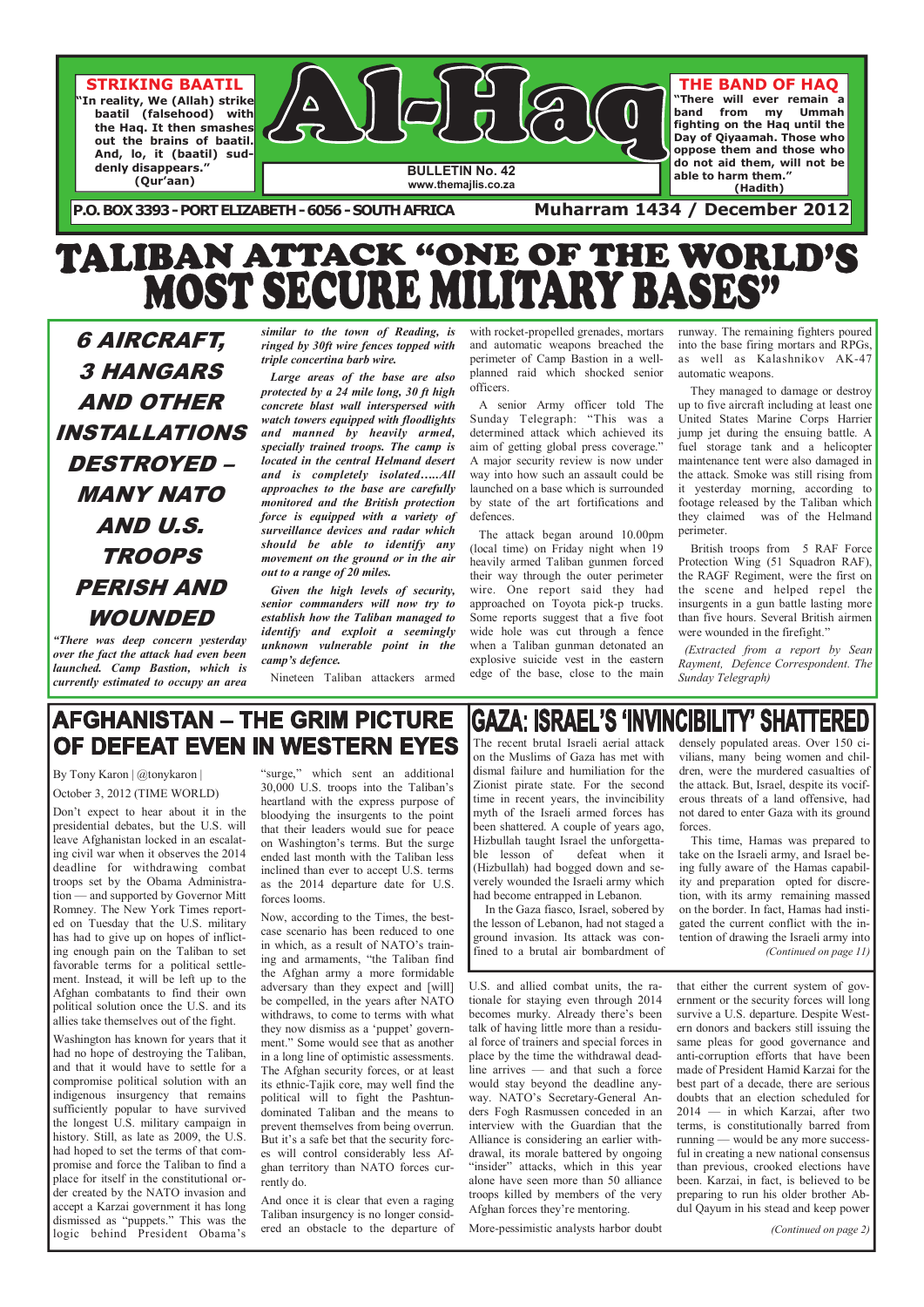## **AFGHANISTAN - THE GRIM PICTURE** OF DEFEAT EVEN IN WESTERN EYES

#### within his immediate circle.

His regime remains shot through with corruption, but the West has long struggled with the absence of a credible alternative. And a transition in which Afghans will be required to take charge of their own security against the Taliban is likely to exacerbate Karzai's tendency to empower warlords whose backing he needs in a fight. And with NATO eyeing the exits, it's an open question just how much pressure Karzai will face to ensure a credible election.

British Conservative MP Rory Stewart, who served the coalition authority in Iraq and who, in 2002, famously walked the length of Afghanistan, alone, documenting his encounters with locals along the way, insists it's time to

face up to grim reality in Afghanistan. He recently wrote in the Financial Times:

If the U.S., Britain and their allies leave Afghanistan, there will be chaos and perhaps civil war. The economy will falter and the Afghan government will probably be unable to command the loyalty or support of its people. The Taliban could significantly strengthen their position in the south and east, and attack other areas. Powerful men, gorged on foreign money, extravagantly armed and connected to the deepest veins of corruption and gangsterism, will flex their muscles. For all these reasons departure will feel — rightly like a betrayal of Afghans and of the soldiers who have died. But a decade of war has proved that Western armies are no more capable than their Soviet counterparts were in the 1980s of eliminating an indigenous insurgency in Afghanistan. Stewart continues:

TO SHAME EVEN **BARBARIANS** 

In the absence of "victory," three alternative strategies have been proposed: training the Afghan security forces, political settlement with the Taliban and a regional solution. But training Afghan forces, which cost \$12bn in 2010 alone, will not guarantee their future loyalty to a Kabul government. Two years and many regional conferences have passed since the formation of the Afghan Higher Peace council, and the clear NATO endorsement of reconciliation: but there is no sign that insurgents, the Kabul government or its neighbours will reach a deal, or feel much desire so to do. So there is no military solution, and no political solution either. Nor will there be before the

troops leave. We will have to deal for decades with a troubled Afghanistan, which is not likely in my lifetime to be as wealthy as Libya, as effectively governed as Iraq, as educated as Syria, or as institutionally mature as Pakistan.

 When this episode was enacted, kufr departed from my heart and I became a Muslim. I hope that by the blessings of Abdur Rahman who was the cause of my becoming a Muslim, Allah Ta'ala will forgive me."

Western countries, he argues, have done as much as they are able; their only option now is to provide financial backing to sustain the Kabul government and the sort of military support from nearby air bases — that would prevent the Taliban from mobilizing heavy weaponry to overrun its rivals. The rest will be up to the Afghans to sort out among themselves — a conversation that will be conducted with weapons until the limits of each side's capacity to impose its will are apparent to their commanders and regional backers, and that new battlefield equilibrium sets the terms for new political arrangements. Chances are, it's not going to look much like the Afghanistan the U.S. had hoped to leave behind.

#### **ENSLAVEMENT TO** THE WEST IS 'EDUCATION' AND POLITICAL MATURITY'

(Continued from page 1)

"Every day, through the walls, Mayar could hear NDS agents electrocuting them (Taliban captives at the Kandahar prison) and beating them with whips. He would sit in his cell and listen to their screams…..

 In a recent report, the United Nations found about half the prisoners

who spend time in NDS custody are brutally tortured. Forms of torture reported by prisoners include electric shock, "wrenching" of genitals, re-

(Continued on page 4)

Q. 108 Scholars have signed a fatwa urging Muslims to support the Free Syrian Army. Please comment on this Fatwa.

A. The fatwa signed by "108 scholars" is an American 'fatwa'. These very same 'scholars' will not issue a fatwa exhorting Muslims to support the Talibaan, As-Shabaab, the Mujaahideen in

Yemen and Chechnya. But because America desperately wants a regime change in Syria to serve its and Israel's interests, the corrupt fatwa has quickly been put together via Saudi agency. The 'fatwa' is another example of boot-licking by 'scholars' who sell Islam and the Ummah down the drain for a monetary pittance.

## **SHAHEED NAATIQ (THE MARTYR WHO SPOKE)**

(Naatiq is one who speaks) Hadhrat Aarif Abdur Rahmaan Nuwairi (rahmatullah alayh), a renowned Faqih and Wali, had participated in the Jihaad of Dimyaat. He was martyred in this Jihaad campaign. His killer who was a Christian, said: "After I killed Abdur Rahmaan, I exclaimed: 'O Qissees (i.e. Aalim) of the Muslims! You read in your Book (the Qur'aan), the verse: "Never think of those who are killed in the Path of Allah that they are dead. In fact, they are alive, and are being nourished by their Creator…" I said: 'He is your Aalim. As I

spoke, the slain Abdur Rahmaan opened his eyes, lifted his head and exclaimed: 'Yes! I am alive and am being nourished by Him.' Then he became silent.

 Since Hadhrat Abdur Rahmaan (rahmatullah alayh) spoke after shahaadat, he is called Shaheed Naatiq

#### "AN ABSOLUTE VICTORY"

Clark, the western analyst based in Kabul, describing the Taliban attack on Camp Bastion, commented: "This war is not so much about fighting a lot of the time – strange as that may sound – it a lot about being seen to be winning. A lot of it is about the war narratives, and this is a blow for NATO and absolutely a victory for the Taliban to get this amount of weaponry destroyed or damaged, and to actually penetrate one of the most highly defended places in the country."

A salient comment in the article appearing on this page, reveals the corruption in the ideology of the West in relation to what is termed 'third world' countries. The following statement speaks much for the warped thinking of the West in general:

"We will have to deal for decades with a troubled Afghanistan, which is not likely in my lifetime to be as wealthy as Libya, as effectively governed as Iraq, as educated as Syria, or as institutionally mature as Pakistan."

 Firstly, all the trouble in Afghanistan is the effect of the conspiracies of the kuffaar – of the former Soviet Union and now of the U.S.A. and its league of lackeys. It is the interference of the aggressors which has spawned all the trouble in Afghanistan. The Taliban had established an effective government which had brought peace and security to the entire region under its domination. The plots and greed of the western powers are directly responsible for the trouble prevailing in the land, and in numerous other countries of the world.

The writer of this drivel mentions

with praise four countries – Libya, Iraq, Syria and Pakistan. Despite the glaring state of anarchy, violence, senseless killings and mayhem prevailing in these four countries, the writer who mirrors the general western mentality, considers these states to be effectively governed, educated, institutionally and politically mature. The reason for these plaudits despite the endemic anarchy, grossly inefficient puppet governments and hopeless political immaturity and general insecurity, is no conundrum.

 Iraq is governed ineffectively by a U.S. puppet government which ensures the safe siphoning off from Iraq of billions of dollars of oil for the U.S. in particular, and the West in general. Since Iraq constitutes a huge reservoir of wealth for the West, its governance is seen as 'effective.

 The West is directly responsible for the anarchy prevalent in Libya. The West is responsible for the current chaos in that land. The chaos has been orchestrated by design to enable the West to drain Libya's oil wealth.

 Every stupid man in the street understands that the U.S. and the West in general are directly responsible for the conflagration in Syria. The instability in the region created by the U.S., serves the strategic interests of the U.S. and Israel

 The issue for reflection here is that despite these four states being gripped in total anarchy, the West considers them to be model states of effective government, educated and institutionally mature. If barbarism serves the interests of America, it will be interpreted as civilization. Conversely, if civilization is inimical to the evil conspiracies of the U.S., then it will be barbarism. This is the U.S. interpretation and understanding of the Afghan scenario.

 Afghanistan has for more than a decade resolutely repulsed the barbaric attacks of the invaders of 50 kuffaar countries, and now that defeat stares the U.S. and Nato in the face, they paint the Taliban as immature, uneducated and lacking in the art of government. Having totally failed to defeat the Taliban, the kuffaar are bereft of any credible assessment and even understanding of their foes who have thoroughly humiliated the superpowers of the world with all their most sophisticated technological arsenals of weaponry of the most destructive kind.

 The secret underlying the success of the Taliban is that hitherto they have not opted for western enslavement. A Muslim is regarded as 'educated' by the West if he abandons Islam and embraces the concepts of western kufr. As long as the Taliban retain their 'primitive' lifestyle and refuse to don the yoke of western enslavement which is the consequence of adopting western political, economic and social institutions, they will remain free. They will be able to proudly hold their heads high in the clouds and bring disgrace and defeat to the enemy.

 Severely rebuking the likes of Iraq, Syria, Libya and Pakistan, the Qur'aan Majeed declares:

"What! Do you search for the law of Jaahiliyyah? And whose law is more beautiful than the Law of Allah for a people who have firm faith?" (An'aam, aayat 50)

"What! Do you search for honour by them? Verily, all honour belongs to only Allah." (An-Nisaa', aayat 139)

## **BRUTALITY AND SAVAGERY**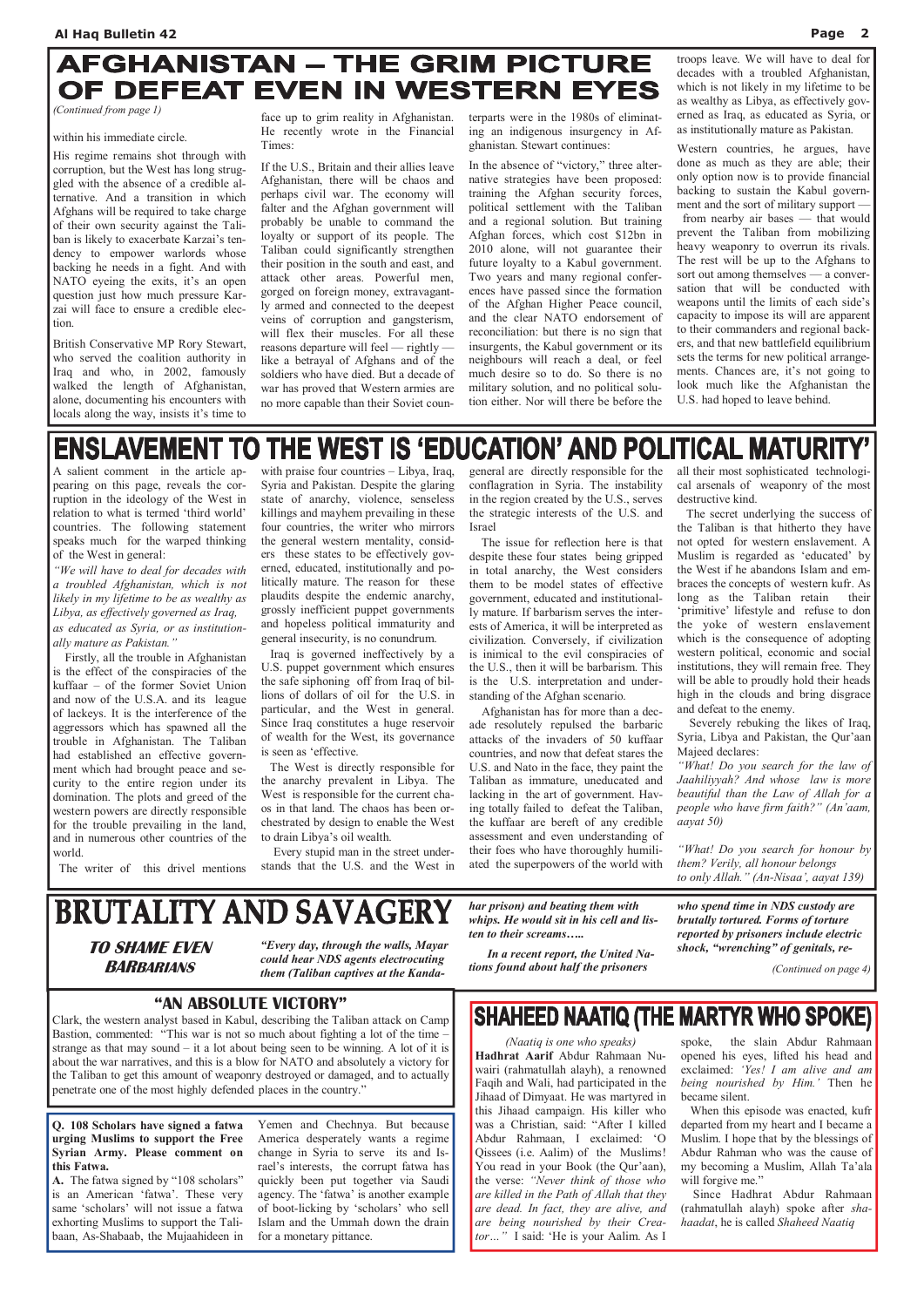## A SYMBOL OF DEFEAT FOR THE U.S. AND NATO KABUL-KANDAHAR HIGHWAY IS A SYMBOL OF WHAT'S GONE WRONG IN AFGHANISTAN

It was built at a massive expense as a symbol of success for the new Afghanistan, but instead the Kabul-Kandahar road has become a highway of death that shows what has gone wrong.

By Ben Farmer 09 Sept 2012 It is supposed to be a symbol of progress in the new Afghanistan, but as Nato prepares to withdraw its combat troops over the next two years the main road between the country's two largest cities has become instead a symbol of what has gone wrong.

Rather than providing a secure transport link between the Afghan capital, Kabul, and the country's second city, Kandahar, Highway One has become a highway of death.

Opened to great fanfare in 2003, it was hailed as a key element in rebuilding the economic infrastructure of the war -shattered nation. But today its once-pristine asphalt has become as scarred as the country's hopes for peace - a bombcratered, 300-mile long shooting gallery littered with the wrecks of vehicles attacked by Taliban insurgents.

Thousands of hard-up Afghans still have no choice but to brave its passage every day by car and bus, but for westerners - and anyone else who can afford to avoid it by paying out for a commercial flight ticket the road is effectively a no-go zone. As well as the threat of shootings, hold-ups and roadside bombs, there is the risk of kidnap: anyone with money, and especially a foreigner, is a tempting target.

For that reason I had never

expected to travel Highway One myself - until The Sunday Telegraph was invited to join an armed government convoy heading down the highway to Ghazni province, 100 miles

away. The arrangements were made by an Afghan government minister keen for reporters to see how locals in the area had turned against the Taliban. Photographer Jason Howe and I were escorted by heavilyarmed Afghan special forces commandos as we prepared to travel through insurgent country in a large white 4x4 that obviously belonged to the disliked Kabul government.

As our convoy formed up on the south western outskirts of Kabul, it was clear that I was not the only one feeling apprehensive.

"I am going to be truthful: we don't know what's going to happen and there are some very dangerous stretches of road," said Idris, the driver of the Toyota Land Cruiser which was to carry me.

Idris, a curly-haired man in his thirties, said he had personally been attacked five times on the road, including one incident where a guard in his car had been shot dead.

It was not the kind of reassurance I had hoped for. As we waited for our convoy to assemble, he adjusted a pistol in his shoulder holster and cocked the AK-47 rifle nestling by his right knee in the foot well. "If we get attacked though, we'll fight back," he said.

Once complete, our convoy consisted of two Land Cruisers and six pick-up trucks full of commandoes, armed with an assortment of machine guns and rocket-propelled grenade launchers.

With drivers scanning the roadsides and commandos watching the hills, we set off. The road snaking through Wardak, Ghazni and Zabul provinces is a critical artery binding the capital to the south of the country. Linking the seat of government with Kandahar - a city long regarded as the spiritual birthplace of the Taliban movement - it passes through villages, mountains and plains where President Hamid Karzai's administration struggles to exert influence.

It is also the route taken by vast caravans of Afghan civilian supply lorries ferrying food, fuel and equipment to Nato and Afghan military bases across the south.

The road's importance has not been lost on the Taliban, and it has been under relentless attack for at least five years. Statistics for violence on the road are sobering. By the middle of August, there had been 190 bomb attacks along the road in 2012 alone. On top of that, there had been another 284 shooting attacks, or nearly one for every mile of road.

No proper figures for casualties are available, but the best estimate from police officials is that several dozen people have been killed or wounded travelling the highway this year, and hundreds over the past few years.

Our convoy did not have to venture far from Kabul before signs of this bitter struggle were all too clear.

As the road passes through picturesque villages and farmland, it is lined by hundreds of filled craters left by years of roadside bombs, many of them detonated by remote control.

Some are several yards across, and at times they are so close together the traffic must slalom from one side of the road to the other.

Taliban named two units that were involved in the attack: the Khalid Bin Walid group and the Omar Bin Al Khattaab group.

American soldiers say they have uncovered devices made of 250lbs of home-made explosive - more than enough to obliterate our vehicles and even flip the hulking armoured trucks used by US troops.

The blast craters have created a cottage industry of road menders who fill them with rubble. Unfortunately, these rubblefilled craters then become prime spots to plant more bombs.

Idris' answer to that threat was speed. Each time a patch of rubble loomed, he floored the accelerator and we held our breath as we bumped over it, or screeched around its rim - at one point nearly pitching my photographer colleague from the back of his pickup truck. "You have to get across it fast

if there's a bomb," Idris explained. "Before the trigger man has time to press the button."

At one point we had to leave the road entirely to skirt an American military convoy which was trying to salvage a transporter trailer mangled by a blast.

Yet the road is chaotically far from deserted. Minibuses, saloon cars and coaches all jostle for space with the convoys of fuel tankers and container lorries carrying military supplies. To try to reduce the risk of attack, many vehciles make the trip on special "convoy days", when the road is flooded with Afghan security guards to try to keep Taliban at bay while trucks pass.

Speeding up and down while armed to the teeth, the wildlooking guards are fearsome, but cannot completely prevent the onslaught of attacks.

As the road passed through its most dangerous stretch, south of the town of Sydabad, the carcasses of burnt-out tankers lined the sides of the road and twice blocked it.

This is Taliban heartland: an area where, try as they may, Nato forces have been unable to dislodge the insurgents who inhabit many of the towns and villages near to - and in some cases along - the road.

Scorched patches of asphalt showed where other lorries had been incinerated. The commandoes became visibly more tense, peering through their gun sights.

It is also this area that most Afghan travellers fear the most. For them, the trip has the added risk of Taliban checkpoints where traffic is halted and passengers are scrutinised for links to the government, or foreign organisations. A scrap of paper from a government document, or a suspicious number on a mobile phone, may be all that is required to merit a summary roadside execution, according to those who travel the route regularly. Passengers claim that frequently the insurgents appear to have been tipped off about

who is heading their way, probably by spies in Kabul's bus stations.

The risks meant we were unable to stop and talk to our fellow travellers. But days earlier, I had heard hair-raising tales from the bus drivers who ply the route each day from Kabul's Kandahar bus station.

Speaking outside his office, Hakimullah Khan, told me during his own eight-year driving career he has been stopped 20 times by Taliban checkpoints that spring up in the middle of the night.

Most recently, in April, the first sign of trouble he saw was when his headlights fixed on the insurgents' gun barrels, and by then it was too late to do anything. He had no choice but to bring his creaking bus to a halt before the half dozen gunmen, as they raised their assault rifles level with his windscreen.

On this occasion, after a cursory search, he and his passengers were allowed on their way - but as Mr Khan knows all too well, there is always a next time. "The road is very dangerous," he said. "But it is my job, what can I do?"

Thankfully our own trip passed off without any attack. But the scenes we saw along Highway One were a terrifying glimpse of the gauntlet run daily by ordinary Afghans. They show why the road remains a major headache for coalition forces as they try to forge an exit strategy - and are also a glaring sign of the weakness of Mr Karzai's government.

The counterinsurgency doctrine espoused by Nato commanders prizes freedom of movement for the local populace, yet after 10 years of international military help, the country's main artery remains too perilous for many to use. And soon its security will be entirely in Afghan army hands. "We have to secure that road before we leave," one Nato general in Kabul lamented earlier this year. From what I saw during the journey along Highway One, they still have a long way to go.

 "At the outset, the martyrdomseeking Mujahideen entered according to a studied plan and military tactic into the centre, and they had divided themselves into several groups.

 The elements of the Khalid Bin Walid group were commissioned to reach the barracks of the occupation soldiers and surprise them in their beds, and the elements of the Omar Bin Al-Khattaab group were tasked to reach the helipads and to target them and the military vehicles with heavy weapons.

 At the beginning, the Mujahideen used silenced weapons in the attack at the soldiers inside the barracks, where

they killed and injured a number of them. The tactical battle lasted until midnight, until the commissioned groups arrived to their spots, then the heavy weapons fight started fiercely and big explosions took place."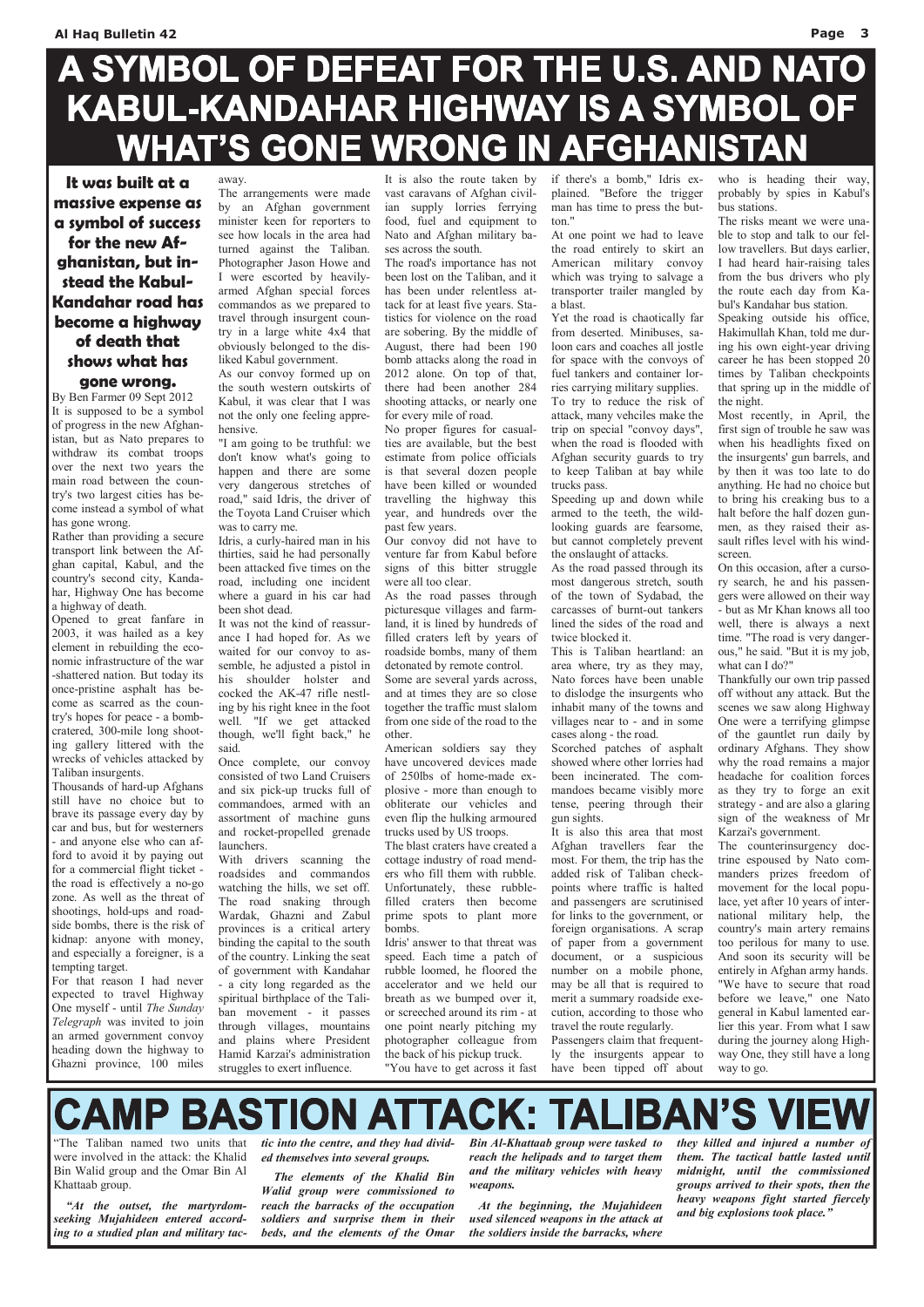## AFTER ALL, IT WAS ALLAH'S 'RAG-TAG' ARMY

moval of toenails, suspension from the wrists by metal chains, and beatings with rubber hoses, braided cables, electric wires, and wooden sticks. The most rampant abuses take place in Kandahar.

 In his case, Rahim (who was one of the escapees in the mass prison break by the Taliban in which they

(Continued from page 2) **Freed more than a thousand prison- an American magazine**) ers) said that the agents locked them in a hut and beat them for several weeks. "They were beating us on our backs and the bottoms of our feet with a whip," asking us, "What were you doing? What were your activities?" We told them we were ordinary Taliban. We told them." "We were with Mullah Manan, and we will be

#### with him again."

(Extract from G.O. Magazine which is

The heavy fighting lasted several hours, from before midnight until almost Fajr time.

6 Harrier planes were completely destroyed. 2 Harriers were badly damaged.

Whilst the U.S. claims that only two marines were killed, according to the Taliban, many were killed and

In their extremely well-planned, daring attack on one of the world's most fortified bases of the kuffaar superpowers, the Taliban inflicted a stunning blow and wrought massive damage and destruction on the U.S., Nato and Coalition invaders' Camp Bastion base and on its troops. The superb attack has demoralized and bewildered the U.S. and its legions of invaders.

 In order to fully comprehend the magnitude of the attack and its aftermath, the destruction should be kept in view.

\* Hundreds of millions of dollars of destruction was inflicted on the enemy in a sudden, surprising, concerted and fierce attack by a handful of Taliban Mujahideen.

\* 3 Hangers destroyed and 3 badly damaged

3 Refueling stations destroyed

wounded. The extent of the operation confirms the Taliban view.

 Camp Bastion is located in the middle of a desert region. There are no mountains and jungles to provide cover for the Taliban Mujaahid group who had staged the daring attack on the most fortified base in Afghanistan housing 28,000 U.S., Nato and Coalition army personnel. The report appearing elsewhere in these pages describes the 'state of art 'surveillance and security - the best which the most sophisticated technology of the superpowers had to offer.

 There is no way in which a heavilyarmed group of a couple dozen fighters with heavy weapons, arriving in Toyota pick-up trucks could escape radar and other high-tech surveillance equipment and specially trained troops who were manning all the check posts and surveillance towers which dot the area.

 The radar can pick up the slightest movement in a radius of more than 30 kilometres. But the Taliban attack took place despite such heavy odds loaded against them. The very fact that a small group of Mujahideen penetrated such a heavily fortified base having 28,000 troops, testifies loudly for their morale

and determination for shahaadat. They attacked this base with the full understanding that there would be no return for them. They courted shahaadat and Allah Ta'ala blessed them to drink from the Cup of Martyrdom.

 A U.S. defence official described the attack as "complex" which means that it was a coordinated assault using several types of weapons. Clark, an analyst based in Kabul said that the attack was "a huge blow for Nato".

 Undoubtedly, we can see Allah's Hand of Nusrat underlying the attack on this highly-fortified base of the kuffaar. Without Divine Aid, the attack was logistically impossible. Every aspect of this operation of the Taliban testifies to Allah's aid. There is consensus even among western experts that the attack was deadly, powerful and sophisticated in every aspect, and that it had dealt a shattering blow to the forces of the superpowers. After all, it was Allah's "Rag-Tag' Army. The Qur'aan Majeed says in this regard: "There were many small groups who defeated large armies with the permission of Allah."

Shaikh Mughaadari (rahmatullah alayh) was one of those Auliya who executed various divinely-imposed tasks in mysterious ways. He had the power of becoming invisible. He would enter into the cities of the kuffaar to execute duties which Allah Ta'ala imposed on him. Once Allah Ta'ala ordered him to go to a certain city of the kuffaar to meet a Siddeeq. (A Siddeeq is a Wali of the highest status. The Siddeeq's rank is close to the status of a Nabi. The Siddeeq of the highest rank was Hadhrat Abu Bakr Siddeeq –Radhiyallahu anhu.)

 As Shaikh Mughaadari entered the city of the kuffaar, he was arrested. The captor tied him and took him to the bazaar where he sold him as a slave. A man of rank purchased him and dedicated him to be of service to the main church in the city. Shaikh Mughaadari remained there. Daily he would clean the church and attended to all the duties which had been imposed on him by the management of the church.

"Musa said to his people: 'Seek help (from Allah) with Sabr and Salaat. Verily, the earth belongs to Allah. He bestows it to whomever He wills." (Qur'aan)

 One day, there was much activity in the church. New carpets were spread and incense was lit. The church was being adorned. When Shaikh Mughaadari asked the reason for the extra activity and adornment, he was informed that the king comes once a year to pray in this church, and he would be coming on this day. The king would remain alone in the church for prayers. Soon the king came and entered. Everyone left and the doors were closed. Meanwhile Shaikh Mughaadari had made himself invisible and remained inside.

 Shaikh Mughhdari narrated: "When I found the king held the status of the Siddiqeen, I asked: 'What is your spiritual state living among these kuffaar?" The king who was a Siddeeq, said: 'O Abul Hajjaaj! I derive great benefit amongst them. My Tauheed and Islam are pure and sincere. No one is aware of it. I consume what is halaal – in which there is no doubt. I am able to benefit Muslims. Even if I was a great king among the Muslims, I would not have been able to benefit them in the way I am presently doing. I am saving them from the evil plots of the kuffaar by being in this guise. I create situations which bring about wars between the kuffaar. Insha'Allah, you shall soon witness such upheavals.

#### CONTRO JLAH IS AIL

**BRUTALITY AND SAVAGERY** 

(i.e. creating wars among the kuffaar nations).

"Say (O Muhammad!): O Allah! Master of Sovereignty, You bestow power (political control) to whomever You wish, and You snatch away sovereignty from whomever You wish. You grant honour to whomever You wish, and You disgrace whomever You wish. In your Hand is all goodness. Verily, You are All-Powerful over all things."

(Aal-e-Imraan, aayat 26)

"And, By Him are the keys of the unseen. None knows it besides Him. And, He knows what is in the land and in the ocean. And not a leaf drops (from a tree), but He is aware of it, nor is there a seed in the darkness of the earth (underground) nor anything moist or dry, but it is recorded in a clear book." (Al-An'aam, aayat 59)

 The aforementioned Qur'aanic verses as well as other aayaat and numerous Ahaadith all testify that Allah Ta'ala is fully in control of the minutest detail and of every atom in His entire creation, of which our universe constitutes an infinitesimal speck. There are no accidents in Allah's creation. Everything is in accordance with His planned decrees. Elsewhere on this page appears an article which gives a small glimpse of the mysterious operations of

Allah Ta'ala. Nothing – good or bad – happens without the decree of Allah Azza Wa Jal.

 The rise and fall of empires, rulers, kings and governments, are all designed by Allah Azza Wa Jal down to the minutest detail. All the political upheavals which we are observing are all the creations of Allah Ta'ala. There is no other being who appoints rulers on earth besides Allah Azza Wa Jal. Every empire, every superpower, every minipower and every banana republic have their appointed terms. When the term has run out, the divine axe will fall and eliminate the seemingly indestructible superpower, and its paper empire will collapse. It will seem that the power was a mere mirage in the desert. Unequivocally stating this fact, the Qur'aan states:

"For every nation there is an appointed time. When that appointed time arrives, it shall neither be advanced not delayed by a moment."

 Today the U.S.A. appears to be in control of the world whilst in reality the decree of Allah Ta'ala is being practically implemented on earth. The U.S. together with all other rulers and governments are miniscule cogs in Al-

lah's Scheme for us all on earth. A Muslim therefore, with his focus on Allah Ta'ala, is never despondent nor is there any conundrum for him. There is deep divine wisdom in the current world domination of the western kuffaar. They cannot be begrudged for their dominance. Allah Ta'ala has placed them in this position of sovereignty and power, and Allah Ta'ala has assigned the Muslim Ummah to the strata of humiliation. Currently, the Ummah deserves nothing better than humiliation and serfdom which Muslims have invited upon themselves by way of their bootlicking and hindlicking of the U.S. and the West in general.

 The drama being enacted in Afghanistan, Iraq, Somalia, Yemen, Chechniya, Libya, Syria, Egypt, the U.S.A. and in all other arenas of the world are inscriptions in the Divine Tapestry which Allah Ta'ala has unfolded.

 With the gaze on Allah Azza Wa Jal, the Mu'min neither panics nor is bewildered as the affairs of the world

## **ALLAH'S MYSTERIOUS SCHEMES**

unravel.

"Verily, Allah does as He pleases." (Qur'aan)

#### ALLAH'S EARTH

### 12 BILLION DOLLARS

In 2010 alone, the U.S. spent 12 billion dollars training the Afghan forces in the hope that these surrogate troops will be able to contain the Taliban after the retreat and withdrawal of U.S., NATO and Coalition forces." Needless to say, all the billions spent

are derived from Arab oil wealth.

#### N.D.S.

The NDS (National Directorate of Security) is Afghanistan's puppet government's spy agency created by the U.S.. Mayar was the Warden of Kandahar Prison at the time of the massive jail break. He and a number of prison guards have been arrested and imprisoned on suspicion of having aided the Taliban to accomplish the jailbreak.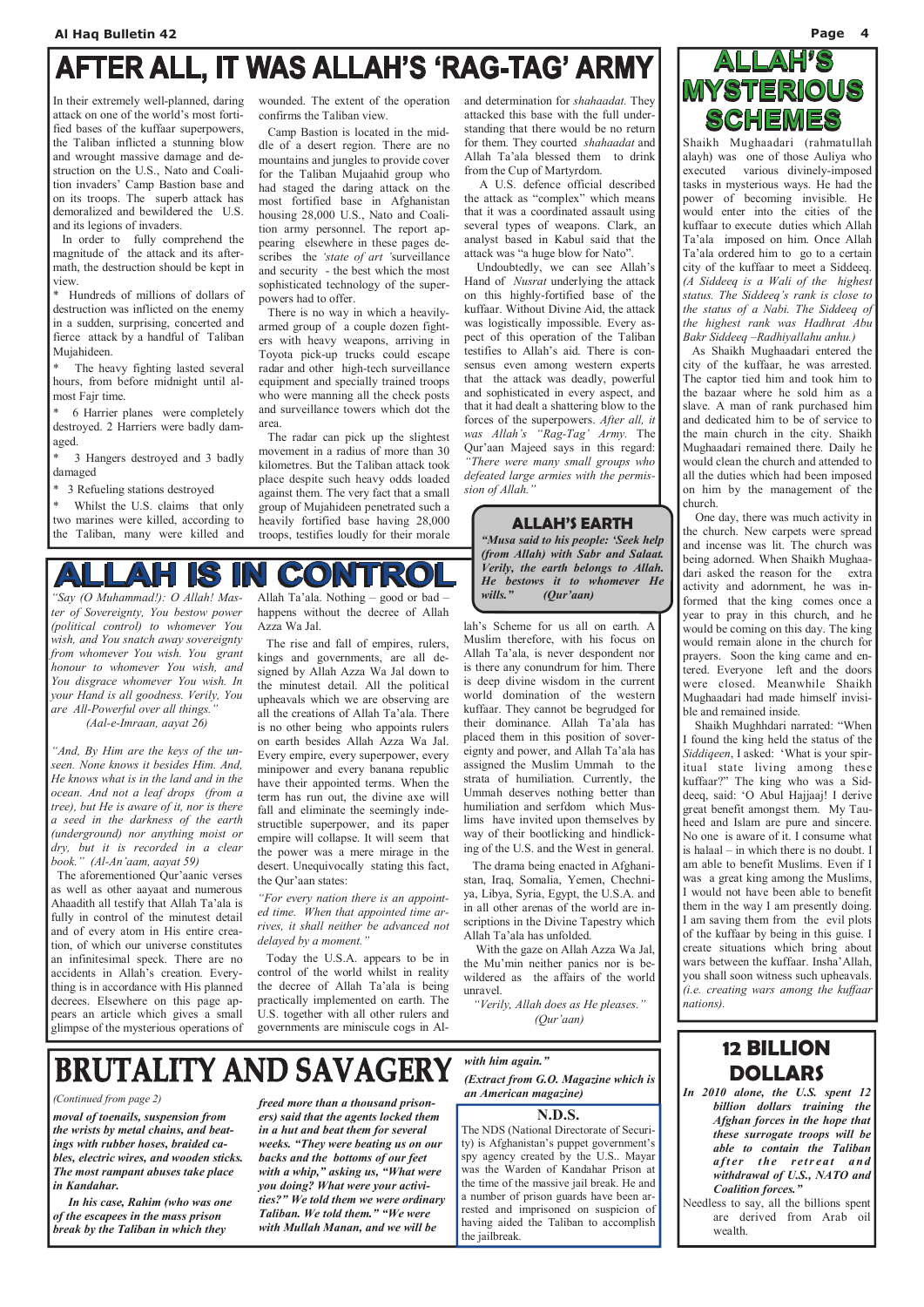KANDAHAR JAIL BREAKS

Kandahar prison was subjected to several jailbreaks in the recent past.

\* "The Taliban first tunneled their way out of Sarposa (Kandahar prison) in 2003., when forty one prisoners escaped. After a weeklong search, only a handful were recaptured..

In 2008 a delivery truck carrying two tons of explosives blew open Sarposa's main gate, allowing some thirty Taliban fighters on motorcycles to swarm the breach with AK-47s and rocket-propelled grenades. They killed at last nine guards and released well over a thousand prisoners – some 400 of them insurgents.

 One witness to the assault told me he was standing across the highway eating a pastry when the bomb blew out all the windows of the nearby shops and turned the air opaque with dust. "There were a lot of Taliban on this side of the road.." the man said. "One of them had a machine gun in his

 Lamenting the loss of their millions, Stephane Dion, a Canadian opposition leader said: "How can we invest in something and it be so poorly run?"

hands and was yelling at the prisoners, 'Come out! Come out of the prison?" A fleet of mini-buses waited nearby to ferry the fugitives out of the city, back into the countryside."

(G.O.Magazine)

• "Afghan political will aside, whether or not Washington will keep funding Afghanistan's security after most U.S. troops leave is an open question – and one that's hardly been the stuff of presidential-campaign rhetoric."

• "Each week brings new stories of U.S. and allied troops killed by the Afghans they've been training. Fortytwo coalition troops have been killed in so-called insider attacks this year – 12 in August alone.

 After this prison-break, the U.S. and Canada fortified the prison. Numerous security upgrades were constructed. The aggressors were so confident of their prison-fortifications that a U.S. official told reporters that "the only chance of another escape was if the enemy (the Taliban) put a nuke on a motorcycle." However, despite the elaborate security upgrades for which the Canadians spent millions of dollars, the Taliban succeeded to stage an even bigger jailbreak, "without a nuke", releasing about 1400 captives.

• "It's highly unlikely that the Taliban will be defeated militarily before the U.S. departure, nor is there any immediate prospect of a political solution to the conflict."

> "The transition to mentoring Afghan forces actually increases the vulnerability of Western troops because it requires embedding smaller groups of NATO troops in Afghan units."

(Time Magazine, Sept. 12, 2012)

### **INSANITY AND SUICIDE** THE CONSEQUENCES OF BRUTALITY

The rising number of suicides in the U.S. military, constrained Leon Panetta, the Defence Secretary, to lament when he testified to Congress: "That (the rising rate of suicides) is an epidemic. Something is wrong".

 Yes, everything with the brutal invasion and the murder of civilians and the horrendous torture of genuine Prisoners of War, is wrong. Commenting on the suicides, the U.S. paper, USA TODAY of August 2012) stated: "Suicides have increased across all branches of the military at a rate of about one per day. The problem is worse within the Army, which saw its suicide rate double from 2004 to 2009. Given the sharp increase this year, the Army is poised for its first significant jump in its suicide rate since 2009.

 A total of 38 soldiers either committed suicide or are suspected of doing so in July, the highest one-month tally since the Army began tracking it closely. The Army suicide pace this year is surpassing last year, particularly among active-duty soldiers, where there is a 22% increase – 116 deaths this year vs 95 for the same seven months last year….

 In a recent interview with USA TO-DAY, Gen. Ray Odierno, Army Chief of Staff, said suicides are the most common form of death in the Army." USA TODAY)

 A significant and wonderful phenomenon is that there is not a single suicide in Taliban and Mujaahideen ranks. The Mujaahideen neither commit suicide nor are driven to insanity and mental derangement by the spell of the Devil which is gripping the forces of the kuffaar. Fear for death and the effects of brutality are the actual causes of the suicides and the epidemic of mental diseases which run into tens of thousands of active and veteran troops.

#### **DESTRUCTION** THE UMMAH'S

Q. What is exactly going on in Egypt? What is the standpoint of Muhammad Morse of the Muslim Brotherhood? It was my intention to make hijrat to Egypt, but I am now becoming afraid of developments over there. Things seem to be so confused. Are they also Salafi in Egypt? And what about the fighting and jihad in the other Muslim countries? A. The conflagration which is overwhelming the Muslim countries is not an Islamic upheaval. All the fighting which is currently taking place in Muslim countries, has worldly objectives. The only exceptions are Afghanistan, Somalia, Mauritania, Chechniya and Yemen. Whilst the Islamic struggle is weak in the latter four countries, it is

strong in Afghanistan. In the four countries mentioned, the fight is led by Salafis. But in Afghanistan where the Jihad is the strongest and where wonderful victories have been achieved against the world's coalition of kuffaar forces, the Mujaahideen are Hanafis.

THE UPHEAVALS IN MUSLIM LANDS

 The Muslim Brotherhood of Egypt although not Salafi, does not follow any Math-hab, and although the movement was predominantly an Islamic movement a century ago, today it is also westernized. It is not a genuine Islamic movement any longer. Its members lack Islamic spiritual fibre, hence they have to toe the line of the U.S. and dance to its tune. Despite the present Egyptian government's desire to support Hamas, they are unable to assist the Palestinians in any meaningful way. They are unable to even open up the borders between Egypt and Palestine. They fear Israel and the U.S. And, that is because their focus is not on Allah Ta'ala. They lack Taqwa and the spiritual fibre to take on the kuffaar as the small groups of Sahaabah had done, and also how the Taliban had and are meting out shattering rebuffs to the kuffaar super powers of the world.

 Whilst the army of the kuffaar marches on its stomach, the army of Islam marches on its Imaan. But, Alas! In this era, the armies of Muslims are wholly deficient in Imaan and entirely lacking in the spiritual fibre which blossoms from Taqwa, hence Muslims too are trying to march and

fight on their stomachs. Fighting on the stomach is appropriate for the kuffaar. For them there is worldly success in their stomachs and their intestines. But, for Muslims there is only disgrace and defeat in enslavement to the stomach and the flesh. It is for this reason that you will not hear even Mr.Morse of the Ikhwaanul Muslimeen speaking of a Shariah state. They will mumble incoherencies to appease the western kuffaar palate.

 The Egyptians of Ikhwaanul Muslimeen although not following a specific Math-hab are not as raw and crude as the morally and spiritually barren Salafis of Saudi Arabia. They are more cultured than Ibn Abdul Wahhaab's raw recruits and the followers of Albaani.

### THE BRITISH-U.S.- SAUDI NEXUS

Q. Please explain briefly the history of Arabic, Abdul Wahhaab, Britain and America.

A. The scope of these columns do not permit even a brief summary of the history of Arabia with regard to western domination. It will suffice to say that Britain had armed the Bedouins of the Arabian Peninsula. The tribe of Saud colluded with the British to defeat the Turks who were ruling the Muslim World at that time, including the Arab countries. Utilizing the Saudi tribe, Britain dismantled the Khilaafat of the Ottomans. Britain installed King Saud and created Saudi Arabia and all the Gulf States. Thus Saudi Arabia from its inception in the early part of the 1900's was a British satellite, and today it is an American colony.

 Muhammad Ibn Abdul Wahhaab was the originator of the Salafi sect. His daughter married the son of Saud, hence the Salafi movement gained political power via the arms of the British -Saudi alliance.

 There are substantial differences in belief and practice between the Ahlus Sunnah Wal Jama'ah and the Salafis.

Q. When I am released from prison, I want to migrate from the U.S. Which Hanafi Muslim country do

#### you recommend?

A. There is no stable Muslim land to which one could migrate. The only Hanafi land which fights on a Deeni platform is Afghanistan. But migration to that country in the present scenario is not possible. There is no other Muslim country currently where a Muslim could go and settle. No Muslim country will allow a poor Muslim of the Deen to settle in the country, and that is because all Muslim countries are ruled by kaafir governments, fussaaq and fujjaar kings and rulers, all lackeys and slaves of the U.S. and the West in general – all masquerading as Muslims with Muslim names, but with kuffaar hearts.

## **THEIR ADMISSIONS AND LAM**

#### AMPLE PROVISIONS

When Hadhrat Umar Ibn Khattaab (radhiyallahu anhu), the Second Khalifah, went to Syria where he met the Commander of the army, Hadhrat Abu Ubaidah Ibnul Jarraah (radhiyallahu anhu). He (Hadhrat Umar) saw no provisions in his home besides his sword, shield and saddlebags. Hadhrat Umar said to him: "You should acquire some other provisions as well." Hadhrat Abu Ubaidah replied: "O Ameerul Mu'mineen! This is sufficient to convey us to our graves."

> Once Rasulullah (sallallahu alayhi wasallam) came to the Sahaabah and said: "Is there any among you who desires that Allah removes blindness from him and bestows to him the ability of sight? Listen! The person who covets this world and entertains long and distant hopes, Allah blinds his heart. The person who abstains from this world and curtails hopes in it, Allah bestows to him knowledge without him learning, and guidance without having to seek it. Listen! There will come people after you whose reign will be sustained by only killing and oppression; they will not enjoy wealth

except through pride and miserliness; they will not experience love except through (evil) desires. Listen! Whoever among you experiences such times and exercises patience in poverty despite the ability to acquire prosperity; exercises patience in hatred despite the ability to attain love; exercises patience in humiliation despite the ability to gain honour, and he does all of this solely for the Pleasure of Allah Ta'ala, then Allah Ta'ala will bestow to him the reward of 50 Siddiqeen."

 (Siddiqeen are the Auliya of the loftiest rank, just below the rank of the Ambiya).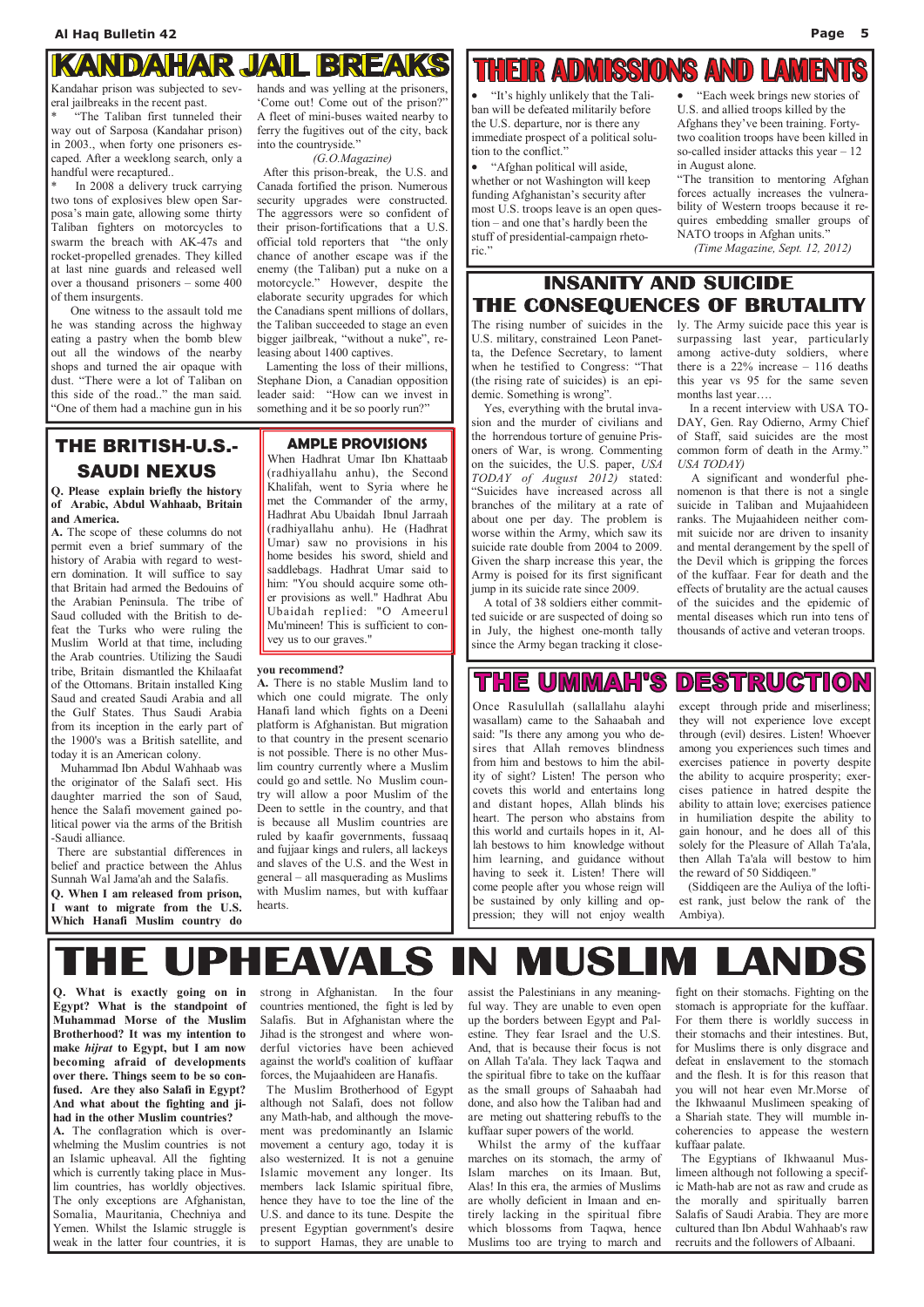$\mathbf{R}^*$ **W**wasallam) said:

### "HE IS WITH THE MU'MINEEN"

What greater assurance do the Mujahideen need than Allah's assurance? If the alliance is with Allah Ta'ala, then victory is assured. The Qur'aan states:

"(O Kuffaar!) Never will your army (your coalition, U.S. forces and Nato) avail you in any way even if you are abundant (numerically and militarily), and verily, Allah is with the Mu'mineen." (Aayat 19, Al-Anfaal) However, for the acquisition of this ma-ayyat (togetherness and alliance with Allah Ta'ala), the condition is that we must become true Mu'mineen in the

> true meaning of Imaan. This is lacking, hence the absence of Allah's Nusrat.

### **TALIBAN ATTACK CAUSES HUNDREDS OF MILLIONS** OF DOLLARS DAMAGE



"Today you are on a clear Law from your Rabb. You command goodness, prohibit evil and wage Jihad in the Path of Allah. Afterwards there will develop in you two intoxicants: the intoxicant of (the love for) luxury, and the intoxicant of jahl (ignorance). You will then be diverted from that (clear Law). The love of the dunya will then become rampant among you. When this will be your condition, you will abstain from commanding goodness and from prohibiting evil. You will no longer wage jihad in the Path of Allah. At that time the one who proclaims the Kitaab and the Sunnah in private and public, he will be among the As-Saabiqoon Al-Awwaloon (i.e. he will have the status of the illustrious Sahaabah who participated in the Battle of Badr)." - Hadith

\* "Just as you are, so too will rulers be appointed over you."

\* Hadhrat Isaa (alayhis salaam) supplicated to Allah Ta'ala: "O my Rabb! What is the sign to indicate that you are pleased with Your creation?" Allah Ta'ala said: "I cause the rains to descend when it is time for sowing the seeds, and I withhold the rains when it is time to harvest the crop. I appoint benevolent men to rule over them. I assign their monetary affairs to generous persons."

 Nabi Isaa (alayhis salaam) said: "O my Rabb! What is the sign of your wrath on your creation?" Allah Ta'ala said: "I send the rains when they harvest the crops, and I withhold the rains when they sow the seeds. I appoint ignoramuses to rule them, and I assign their monetary affairs to their niggardly ones."

ASULULLAH (sallallahu alayhi of earthquakes and disfigurement, then He causes prices to soar; He withholds rain, and He appoints the worst of people to be their rulers."

\* Rasulullah (sallallahu alayhi wasallam) said: "Allah Ta'ala says: 'I am Allah. There is no deity except Me. I am the King of kings. The hearts of kings are in My Hands. When the people obey Me, I turn the hearts of the rulers with benevolence and mercy towards them. Verily, when the people disobey Me. I turn the hearts of the rulers with wrath and vengeance towards them. Then they (the rulers) inflict severe punishment on them. Therefore do not become involved with cursing the rulers. On the contrary engage yourself with thikr and humility so that I protect you against the tyranny of your rulers."

\* Hadhrat Ali (radhiyallahu anhu) said: "Verily, when Allah Ta'ala becomes wrathful on a nation whose destruction He has not ordained by means

\* Rasulullah (sallallahu alayhi wasallam) said: 'Verily, Allah Azza Wa Jal says: 'I extract vengeance from those on whom is My Wrath with others on whom is My Wrath. Then ultimately I shall cast them all (both groups) into Jahannum"

\* "Don't revile the rulers. Supplicate to Allah for their rectitude, for verily, their rectitude is linked to your rectitude." (i.e. if you reform yourselves, the rulers will become reformed.)

\* "I take oath by Him in whose control is my life! Command righteousness and prohibit evil. (If you do not) then the vilest among you will be appointed rulers over you. Your pious people will then supplicate, but their duas will not be accepted."

 Rulers are the reflections of the deeds of the masses. The rulers are mirrors in which the citizens can view their own deeds. A corrupt people will be saddled with tyrannical and corrupt rulers. Thus Rasulullah (sallallahu alayhi wasallam) said: "Your deeds are your rulers". Since the rulers are our reflections in the mirror, it is unintelligent to revile our own ugly reflection we see in the mirror. If a beautiful image is desired to be reflected in the mirror, it is necessary for the object in front of the mirror to be beautiful.

 A very ugly ignorant man who had never seen a mirror in his life once picked up a broken mirror. When he looked in it, he saw his own ugly face. In disgust he threw the mirror to the ground and exclaimed: "No wonder you have been thrown away!" This buffoon reviled the mirror for his own ugliness which was reflected in it. This is the condition of people who revile the rulers. They in fact revile themselves in the same way that the buffoon had thrown away the mirror and reviled it.

 In the Hadith Qudsi, we are instructed to reform ourselves and become obedient servants of Allah Ta'ala. He will then either reform and tenderize the hearts of the tyrannical rulers or replace them with kind, benevolent rulers. It is quite obvious from the many Ahaadith of Rasulullah (sallallahu alayhi wasallam) as well as stemming from the Qur'aan-e-Hakeem that in general, cruel and oppressive rulers are the consequences of the evils of the masses, and that the solution for the oppression and tyranny is not vilification of the tyrants. On the contrary, it is selfvilification, soul-searching, regret and repentance. Moral reformation and submission to the Shariah of Allah Azza Wa Jal will bring about a peaceful revolution which will see either the change of heart of the rulers or their replacement by benevolent rulers.

 It is also quiet clear that the basic theme of all the Ahaadith on this subject is self-reformation, for only such reformation is the enduring solution for the tyranny of oppressors. However, shaitaan has succeeded in casting the Ummah into the massive deception of believing that the problem is for example Hosni Mubarak, Gadhaafi, Asad and the host of other kuffaar and munaafiqs who are today at the helm of affairs in the lands of Islam. These tyrants are merely the reflections of the moral degradation, bid'ah, fisq, fujoor and kufr in which the Ummah is today wallowing in a drunken stupor. Removal and killing of the tyrants without moral reformation and submission to the Sunnah is simply the substitution of one system of tyranny for another system of tyranny.

 The scenario of substitution of tyrannies comes within the scope of the Had-

ith Qudsi (mentioned above) in which Allah Azza Wa Jal says that both groups – the oppressors and the oppressed who replace the former oppressors – are *Mabghoodh Alayhim*, i.e. the Wrath of Allah Ta'ala has settled on them. Both groups of scum will be swept into Jahannum. This is the situation prevailing currently in the Arab lands in the aftermath of the so-called stupid 'Arab Spring'. Both groups are Mabgoodh Alayhim.

 The other form of punishment mentioned in the Ahaadith for a flagrantly transgressing and rebellious Ummah when their final destruction has not yet been ordained, but is divinely schemed to be gradual and incremental, is drought, scarcity of essential foodstuff, soaring prices, pestilence, infighting, etc. Then when the hour dawns for the ultimate decree of annihilation, no respite will be granted.

 "And, when We decide to destroy a place (town/city, i.e. its people), we command its affluent ones (that is, we grant them leeway to transgress recklessly). Then they indulge in transgression. Thus the decree (of punishment) is ordained for them. Then We utterly destroy them."

 "And, when their appointed time (of annihilation) arrives, it will not be delayed a moment nor advanced." (Qur'aan)

 As long as Muslims fail to understand that every particle moves by the direct intervention and command of Allah Azza Wa Jal and that the oppression which rulers inflict on the populace is the decree of Allah Ta'ala, and the solution for such tyranny is Inaabat ilallaah (Turning to Allah with Repentance), they will remain sinking in an abyss of moral degradation and humiliation to remain the slaves of the western kuffaar.

"And not a leaf falls (from a tree) but He is aware of it…."

#### (Report by a Western Source)

"It is difficult to argue that this was not one of the jihadists' most effective assaults on a major Coalition base since the war began. Beyond penetrating one of the most secure installations in Afghanistan, the attackers made it to the airfield, took a Marine Attack Squadron offline by

destroying six Harriers and badly THE MAGNAMITY AND TOLERATION OF A SULTAN damaging two more, and killed the squadron commander. Estimations of the monetary losses incurred in the attack are unclear, but you can get a ballpark figure. The Harriers are estimated to cost between \$20 million to \$30 million each. Even if the value has depreciated over the years, there have been investment in upgrades, and the aircraft will need to be replaced. Add in the destruction of the three refueling stations and the hangars, and the cost is significant." (Bill Roggio, Threat Matrix 18 September 2012) Add to this the immense cost of the other substantial unknown damage and destruction which obviously the U.S. and Nato are concealing  $-Al$ -Haq

Sultan Taajuddeen Yaldooz had entrusted his son to an Ustaadh for his Deeni education. One day, in a fit of rage the Ustaadh struck the prince on the head with his whip. The prince collapsed and died. The Ustaadh was miserable with remorse and fear. On receiving the sad news, the Sultan immediately hastened to the maktab where he saw the dead body of his son. Observing the miserable state of the Ustaadh, the Sultan said: "Leave immediately before the news of the

prince's death reaches his mother. Migrate to some far away place where you can pass the days in concealment. Go before I am petitioned to have you executed for this crime." Shedding tears in profusion and expressing his profound gratitude, the Ustaadh departed as advised by the Sultan. The Sultan's honour did not permit punishing the man who was the Ustadh of his son. The Sultan's grief did not overshadow his honour and intelligence.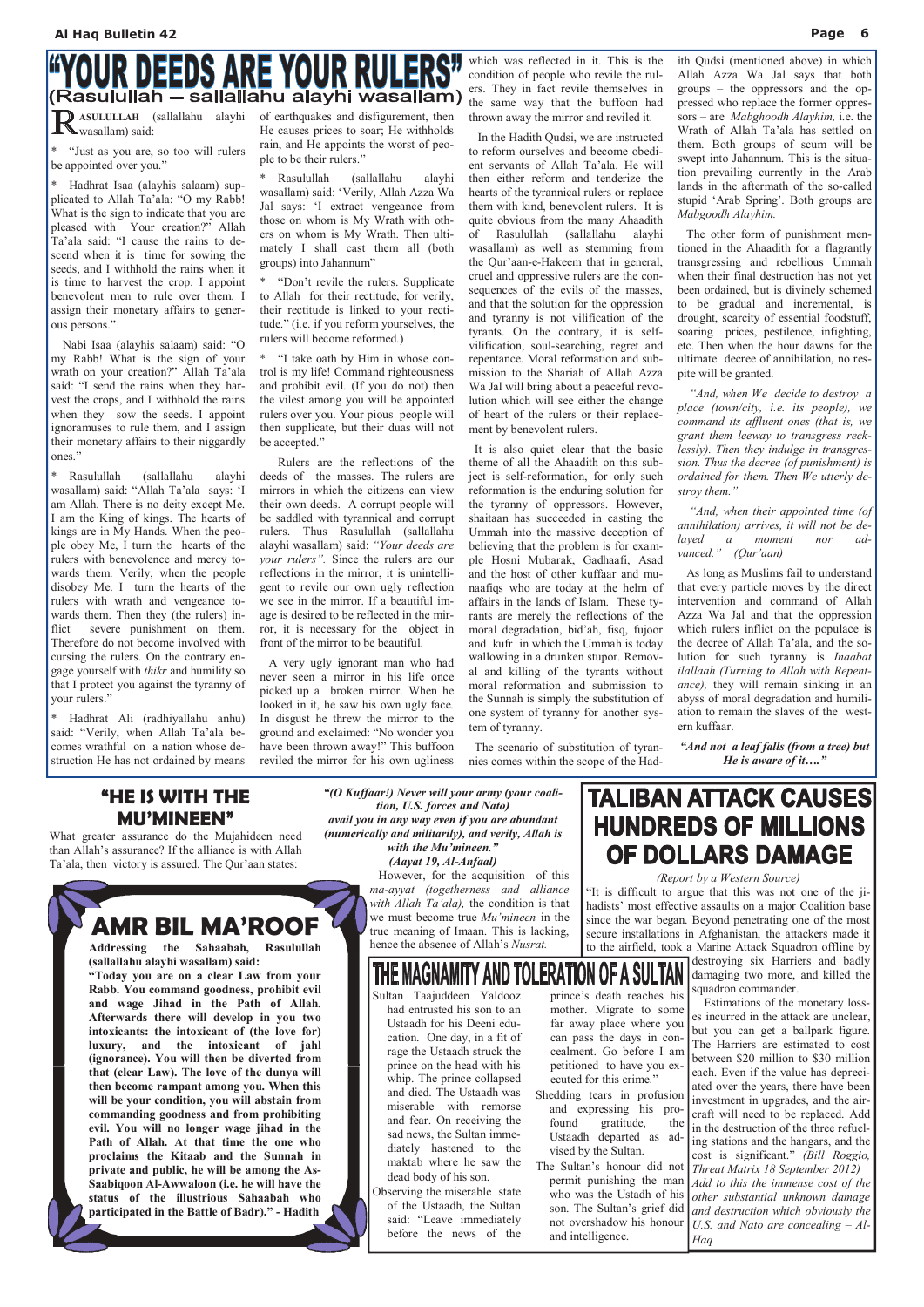# THE SYRIAN CONFLAGRATION

#### **Question**

ABOUT the majority, the Qur'aan Majeed states:

- \* "Verily, Allah is most Munificent to mankind, but the majority of mankind is ungrateful."
- "And, if you should follow the majority on earth, they will mislead you from the
- Path of Allah."
- \* "The majority of mankind knows not."
- \* "The majority of people have no Imaan."
- \* "The majority of people are faasiqoon."
- \* "The majority among you detests the Haqq."
- "The majority of you are jaahil."
- \* "Their majority follows nothing but conjecture." \* "Their majority is kaafiroon."
- "In fact, their majority does not know the Haqq, hence they turn away
- (from it). $"$
- \* "Their majority abhors the Haqq.'
- \* "Their majority are liars." The majority almost always comes within the scope of one of the aforementioned Qur'aanic epithets. In terms of the Shariah, 'majority' is not a

Rasulullah (sallallahu alayhi wasallam), commenting on the upheavals of Fitnah which will overwhelm people in the ages in proximity of Qiyaamah, said: "Al-qaatilo wal maqtool fin naar" (Both the killer and the killed will be in the Fire.")

> daleel (proof/evidence). An act does not become a Shar'i law on the basis of 'majority'. If a majority view is in conflict with Shar'i daleel it will be mardood (rejected). When people who follow their vain desires and worldly objectives are bereft of Shar'i proofs, they seek to save their position with the dumb majority.

What is happening in Syria? Please comment on the Syrian scenario in the light of the Shariah.

#### COMMENT:

 This is the present-day Syrian scenario. All groups embroiled in the Syrian Fitnah come within the purview of this Hadith of Rasulullah (sallallahu alayhi wasallam). The conflagration in Syria is not a Jihad. It is not a fight for the Deen or for establishing the Writ of Allah Azza Wa Jal.

 Whilst some sincere Muslims have become entwined in the Syrian mess, the fight is KUFR vs KUFR. One kufr force is battling to replace the other kufr force. It is simply Fitnah multiplied and compounded.

 Just now, the kufr forces aligned against the kufr ruling regime of Assad, have appointed the atheist kaafir, George Sabra as their leader. This communist kaafir has been appointed the leader of the so-called Syrian National Council which is a U.S. appointed institution of kufr and baatil set to be the government of Syria in the expected post-Assad period.

(2) "What it is doing is ignoring the elephant in the room – that this struggle is basically about the 90 per cent Syrian Sunni Muslim majority struggling to overthrow the 10 per cent minority Alawites who have been oppressing and brutalising the Sunnis………

 The U.S. and its other kuffaar and fussaaq cohorts (Saudi Arabia, etc.) are the breeders, supporters and sustainers of the Syrian National Council. At the behest of the U.S.A., the atheist has been installed as the leader of the anti

-Assad fighting groups. Can any Muslim in his sane brains expect any Islamic consequence in this satanic scenario fully controlled and directed by the U.S.?

 In vile situations of this type, Rasulullah (sallallahu alayhi wasallam) had advocated seclusion. In seclusion Muslims have to repent, reform themselves morally, progress spiritually and adopt Sabr until the arrival of the Divine Decree of Allah Azza Ea Jal.

 The handful of Salafi 'mujaahideen' who are participating in the Syrian anarchy in the name of Jihad, are plain stupid. Since Salafis are spiritually barren, they do not know whether they are going forwards or backwards. They are unable to distinguish right from left, hence they jump into just any puddle and pit of excreta in the name of Jihad. But, after the displacement of the kufr regime of the Assad gang of murderers, the U.S. will quickly ensure that the 'Mujaahideen' who are today being tolerated in Syria, are reined in, disarmed and expelled. It will be a repeat Bosnian scenario.

 When the U.S. had decided to impose peace in the Bosnian-Serb conflagration, the handful of Salafi Mujaahideen who had offered sincere and wonderful service and sacrifice on the battlefield to assist their Bosnian brethren, was disarmed and booted out unceremoniously from the country. The same scenario will prevail in Syria once the Assad gang has been neutralized or exterminated.

 It does not behove Muslims of intelligence to become trapped in the quagmire of kufr excreta – the excreta which is today the Syrian Conflagration.

(7) "Rather it would suit the west, if the Nusayri remain in power. They (i.e. the Nusayri regime) make a lot of noise against Israel but never do anything real. It is all a smokescreen to divert attention from the real issue  $-A$  Nusayri minority rules over Syria using genocide and terror as the tools  $-$  it is Taqiy-

#### **'OBJECTIONS' OF THE SYRIAN CONFLAGRATION** ya."

A Brother has raised some objections against our stance on the Syrian conflagration, which we had published in a recent Al-Haq bulletin. We respond here to his objections. His objections appear in italics.

(1)"I definitely do not agree with this. It (i.e. our stance) is trying to portray the current struggle in Syria as a fight between the USA and its "Syrian cohorts" on the one hand and another group of Kaafirs on the other hand."

 Our stance as explained in the bulletin was that the current scenario is Syria is not a Jihad. The prime fighters who had initiated the struggle against the kaafir Syrian regime are secularists who were later joined by numerous secular fussaaq from the military of the regime. Those calling for kufr democracy are pitted against the existing kaafir regime. It is kufr vs kufr.

 The 'elephant' has not been ignored. We agree with the brother's statement. However, the 90% Sunnis vs the 10% Alawites does not make the Syrian struggle a Jihad in the meaning of the Shariah. That the Sunnis have been oppressed and brutalised is not denied. The fight over there is to eliminate the oppression of a brutal kaafir regime. This does not make the struggle a Shar'i Jihad. The objective of Jihad in Islam is I'laa Kalimatullaah (Raising the Word of Allah). That is, to establish the Shariah as the supreme Law. The 90% Sunnis – Sunnis by birth – have not declared this to be the objective of their struggle. (3) "In any conflict, third parties will always try to take advantage. So yes, the Western Kuffaar are worried of an Islamist takeover of Syria and are trying to influence events."

 This averment is not denied. But it has no relevance to our stance. Our contention is that the Syrian conflagration is not a Shar'i Jihad because the element of I'laa Kalimatullah is not the objective.

(4) "Sanctions have been imposed on the Syrian Muslims, whereas the Nusayris are receiving help and arms from Iran, Russia, Hizbollah of Lebanon, etc. Who will help our Sunni brothers and sisters?"

 Who has imposed sanctions on the Syrian Muslims fighting the kaafir Nusayri regime? The U.S., Turkey, the Gulf States, etc. are all aiding the Sunnis. In fact, the Intelligence outfits of the U.S. and Britain are counselling, guiding and planning the war for the Sunnis in the same way as they had planned and directed the war for the Afghans during the era of the Soviet occupation.

 Despite the Sunnis receiving substantial aid from the West and Arab states, our stance does not rail against such aid. On the contrary, it is our supplication that the brutal regime of Assad be destroyed. The next system of kufr, viz., western democracy, which will take its place, is the lesser of the evils, and it will provide temporary relief and breathing space for Muslims. But, the fact remains that the struggle is not a true Shar'i Jihad.

(5) "Despite, all the propaganda and rhetoric, the Muslims of Syria are not receiving any arms They only have light arms which they already possessed or captured from the Syrian army."

 Tell this story to the baboons, and see if they believe it. It is just as preposterous as the then claim that the Afghan Mujahideen were not receiving U.S. and I.S aid and training on a massive scale. (6) "Otherwise had they received armaments like anti-tank missiles, antiaircraft missiles, etc., the 90% majority would have overthrown this minority a long time back."

 This issue is irrelevant to our stance. Whether they receive heavy weapons or not, does not alter the equation. The fact remains that the struggle is not a Shar'i Jihad. Furthermore, when the US. considers the time opportune, it will twist the arm of the stupid nations comprising the silly body called U.N., obtain a resolution to instruct Nato to bomb Assad into Hell – a re-enactment of the Gadhafi scenario.

 We differ with this view which is untenable. The kaafir Nusayri regime, apart from Hamas, poses the only viable threat to Israel. It is via the Nusayri regime that Iran has been supplying and equipping Hizbollah who had dealt Israel a shattering blow, more than just bloodying its nose. Israel had to retreat in defeat from Lebanon when it was pitted against the Shiah Hizbollah.

 The West is plotting the destruction of Hizbollah, and the first step for achieving this objective is to eliminate the kaafir Assad regime. Furthermore, whilst the Nusayri regime "makes a lot of noise against Israel", all the other socalled Muslim countries are in a haraam, filthy, obscene embrace with Israel. All of them are colluding with Israel in varying degrees.

 The Gulf States and Saudi Arabia are aiding the Syrian Muslims in view of the shared objective with the U.S., namely, the destruction of Iran and Hizbollah. The Gulf States entertain a morbid fear for Iran. At al costs, Saudi Arabia desires the destruction of Iran so that it poses no threat to the Saudi regime.

 Surely, one cannot be so naïve as to believe that the fujjaar rulers of the Gulf States would support a genuine Jihad whose objective is the establishment of a true Islamic State modelled along the lines of Khilaafat. These evil rulers of Saudi Arabia and the Gulf States would all unite with the U.S. and Israel to prevent the establishment of Khilaafat. There is no 'smokescreen' in the Syrian scenario. Everything is as clear as daylight. The West is fully involved in the Syrian conflagration.

(Continued on page 9)

#### IOR AC.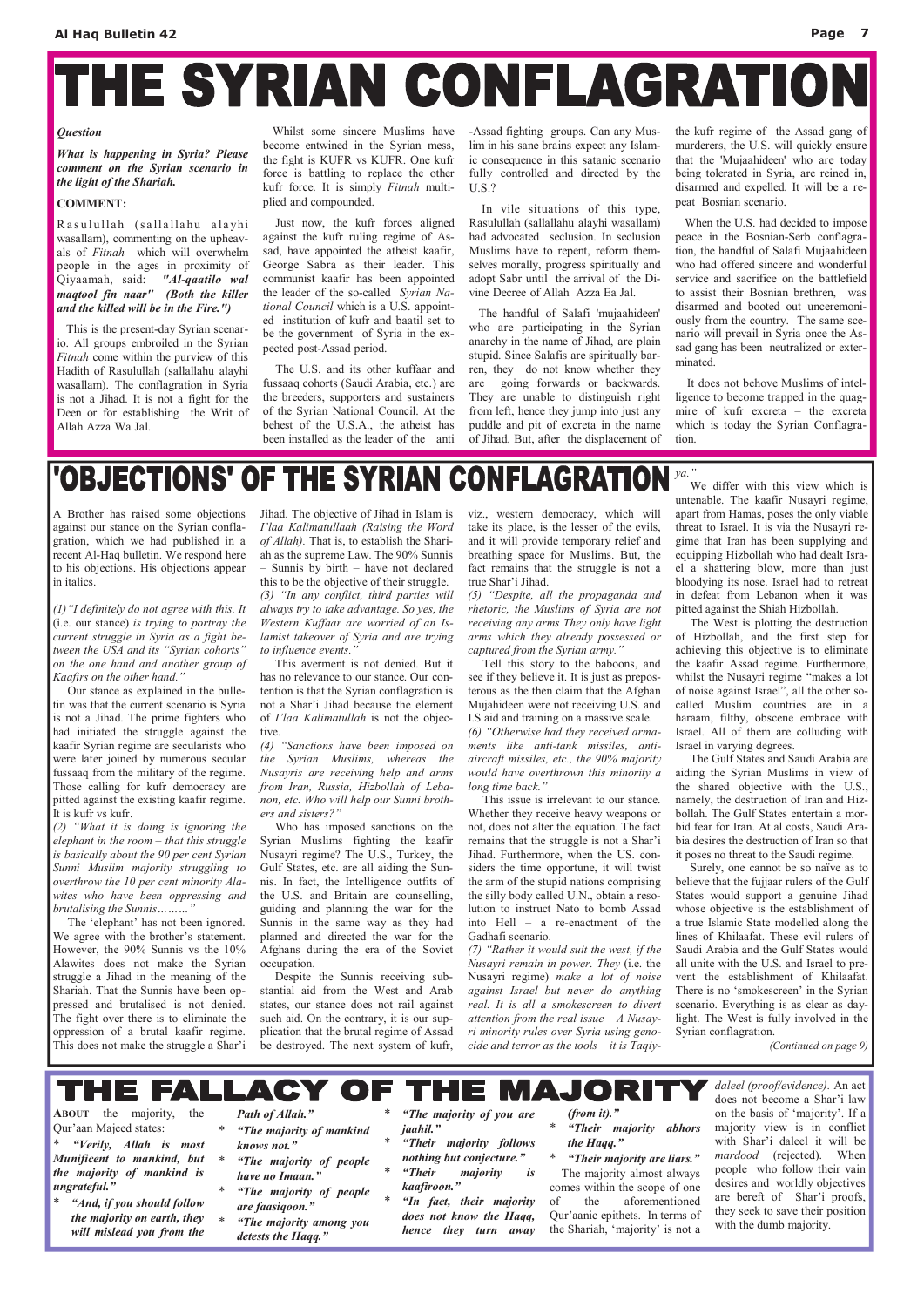#### THE BOUNTY OF THE BREATHER IN THE AFTERMATH OF "And by Him are the keys of the THE UPHEAVALS IN THE MUSLIM LANDS Ghaib (Unseen and Unknown to man).

No one knows it except He. He knows what is in the earth and in the ocean. And, not a leaf drops (from a tree), but He (Allah) is aware of it. Nor is there a seed in the darkness of the earth (underground), nor anything moist or dry, but it is in a clear record."

#### (Aayat 59, Al-Anaam)

 In Allah's creation there are no accidents and no mishaps. Everything down to the infinitesimal particle and atom operate within the knowledge of Allah Azza Wa Jal and with His direct intervention. Even the leaf which changes direction in a breeze is with the command of Allah Ta'ala.

 The tumultuous political upheavals sweeping through the Muslim world and the symbiotic alignment of the variegated pro-and anti-Islamic forces, to confront a common enemy (Assad of Syria) are not flukes of life. What has transpired in Tunisia, Egypt, Libya, and the current conflagration in Syria is the Divine Decree. In these upheavals are chastisement, admonition and lessons for Muslims who still possess the capacity of reflection as Allah Ta'ala says in the Qur'aan Majeed: "Take lesson, O People of Intelligence."

 Although the struggles by the majorities in the various Muslim countries are not Islamic and have no Deeni objectives, nevertheless, the internecine killing and the elimination of the Devils such as Hosni Mubarak, Gadhafi and Assad have drastically changed the political landscape, and have developed a climate favourable for the flourishing of Islam if the minority force of the Deen who has formed a fragile alliance with the enemies of Islam leading the struggle, understands and takes advantage of the bounty of the Breather which Allah Ta'ala has granted them.

 In the prevailing chaos, the proponents of the Deen have been favoured with breathing space and a latitude for spreading the Sunnah which was brutally suppressed by the former shayaateeni rulers.

 The former tyrannical regimes of kufr are being replaced by another kufr system called democracy which in its initial phase allows breathing space and a considerable degree of freedom to operate. With the passage of time the much vaunted slogan of freedom which is flaunted by these 'democracies' will erode. The systems structured on the ruins of the displaced tyrannies will turn direction and become just as oppressive as the kufr regimes of Hosni & Co. Muslims of intelligence should now utilize the breathing space and the relative freedom to embark on massive Deeni educational and Islaahi (moral reformatory) projects and programs to revolutionize the morality and thinking of the Muslim masses. Whilst there is little hope of reforming the masses of adults whose hearts have become incorrigibly kufricized, the effort should be directed to the children who will constitute the Ummah of tomorrow. If the million who had sealed the fate of Hosni Mubarak in Tahreer Square had been Islamic personnel, today Egypt would have become a genuine Islamic state. Alas! They all, or at least

will hound, hunt and destroy them (i.e. the Islamic groups) once they have achieved their objective. That is precisely what had happened to the Mujaahideen in Bosnia and Pakistan after the termination of the Jihad against the Soviets.

the vast majority, were all fussaaq, fujjaar and even zanadiqah masquerading as Muslims. In the decades prior to Hosni Mubarak and during his oppressive reign, there was no Deeni effort. The Ikhwaanul Muslimeen (The Muslim Brotherhood), an ostensibly Islamic outfit, had no Islamic or Deeni agenda. The objective at the inception of this organization was Islamic, but in practical life, even the superficial façade of Islam faded into oblivion. In common with religiously inclined Salafis who struggle in the name of Islam with their Jihad movements, the Ikhwaanul Muslimneen has a lopsided or an upside down philosophy. Their belief is to first achieve political control, then impose Islamic law on the unwilling masses by force and coercion. This is a massive deception which portrays the stupidity and total lack of understanding of these Islamic forces.

> The Islamic groups (Ikhwaanis and Salafis) participating in the turmoil, look askance at Islam's enemies for support. Just as the Mujaahideen during the Soviet occupation of Afghanistan relied heavily on U.S. aid, so too do the current Islamic groups in the Arab states rely on U.S. and Nato aid to achieve their goals, hence the deformed and corrupt alliance with enemies, satanists, fussaaq and fujjaar. Everyone is awed by the U.S., and seeks the aid of the cardboard superpowers. But, Allah Ta'ala says emphatically that if He denies aid, then there is no power to grant aid. Their lack of Taqwa has spiritually blinded

 The reason for their lack of wisdom and understanding is that all of them the Ikhwaan and the Salafis – are deviates. They are ghair muqallideen. Having rejected the Taqleed of the Four Math-habs, they have effectively expelled themselves from the fold of the Ahlus Sunnah Wal Jama'ah. Thus, they do not know whether they are moving forward or backward. Precisely for this reason are they met by failure upon failure – defeat after defeat. Since they have alienated themselves from the Sunnah, they, in bewilderment, align themselves with just any force which shares the common objective of eliminating a common foe. Thus we see the U.S. in alignment in Syria with the very outfits which are listed as 'terrorists', simply because the U.S. and Israel are the enemies of Assad and so are the Salafis and the Ikhwanis, and all Muslims. But, this alliance is extremely fragile and a temporary phenomenon which will soon evaporate when the U.S. has achieved its desired goal. But the ghair muqallideen are blind to this reality, and that is because their rejection of the Four Math-

habs of the Sunnah has fossilized their thinking rendering them incapable of deriving lesson and for correct utilization of the boun-

ty of the Breather bestowed to them by Allah Ta'ala.

 Their ignorance is indeed profound. It is a shocking stupidity to expect a country to become Islamic and to embrace the Shariah and the Sunnah when 99% of the masses are fussaaq, fujjaar and zanadiqah who cherish an inveterate aversion for the Shariah despite professing to be Muslims. The entire civil service, army, air force, navy, the security establishments and the masses on the ground being rabidly anti-Shariah, will not allow a nascent Islamic state to germinate and flourish. At every step and level of government the efforts of pious rulers even if they happen to be Saints, will be frustrated and sabotaged by the 'Muslim' enemies of Islam. The Islamic rulers will be held ransom by this conglomeration of evil forces.

 For victory against the forces of kufr, the vital requisite is Taqwa. In this regard, the Qur'aan Majeed declares:

 "Allah has promised those who have Imaan and practise righteous deeds among you that most assuredly He will (politically) establish them on earth (i.e. make them the rulers) just as He had established as rulers those before them…"

For genuine success and victory over

 The fundamental need is to develop Imaan by adorning it with Taqwa. Then, the plots and the might of the kuffaar will become ineffective. Allah Ta'ala confirming this truth, states in the Qur'aan: "If you have Sabr and Taqwa, then never will their plots harm you in the least bit." Muslims who have the Deen at heart, require the Nusrat of Allah Azza Wa Jal, not the temporary aid of kuffaar and fussaaq agencies – aid which come with strings of kufr. The Qur'aan Majeed says: "If you aid (the Deen of) Allah, He will aid you, and He will plant your feet firmly (against your enemies)."

 When Muslims, lacking in Taqwa and spiritual fibre such as the Salafis and Ikhwaanis, turn to the enemies of Islam for aid, they beguile themselves, believing that their hallucinated mirages of establishing an Islamic State or a Khilaafate will be achieved once the current system of kufr tyranny has been

eliminated. They little understand that they themselves are in line for elimination by the very evil forces whom they had temporarily embraced. Emphasizing

the need for His Nusrat, Allah Ta'ala says in the Qur'aan: "If Allah helps you, there will be none to vanquish you. And, if He withholds aid from you,

then who is there to aid you besides Him?" (Aayat 160, Aal-e-Imraan)

them. Therefore Divine Power is unattainable and incomprehensible to them. The Sahaabah having understood this secret, spurned all and everything and reposed their trust solely on Allah Azza Wa Jal. There is no need to dilate on the successes and victories which stemmed in the wake of the Divine Power which the Sahaabah had harnessed.

the kuffaar, alliances with the kuffaar and with so-called Muslim outfits inimical to the Shariah, are neither necessary nor appropriate. On the contrary, these very forces with whom the Salafis and Ikhwaanis strike up temporary marriages, Say (O Muhammad!) O Allah, The King of Sovereignty! You bestow sovereignty to whomever You desire, And You snatch away sovereignty from whomever You desire." (Qur'aan)

 When Muslims are bereft of Taqwa and A 'm a a l -e-S a alihah, their Aqeeedah of Tauheed is a dead belief such as the emaciated Tauheed which Salafis trumpet. Although they very vociferously scream their Aqeedah of

Tauheed, in practical life this Aqeedah is missing. When there is no reliance on Allah Azza Wa Jal, the eyes dwell on others for aid. Desperation drives the spiritually emaciated Islamic forces to strike up just any alliance of convenience with just anyone regardless of the partners in the relationship being the enemies of the Deen and of Allah Ta'ala. This is the type of corrupt alliance the Mujaahideen had struck up in Tunisia, Libya, Egypt and now in Syria. As long as there is a bait of material aid, a variety of factors is presented to justify the corrupt alliance.

 If there had been life in their Aqeedah, they would have remembered and understood the meaning of the aayat: "Say (O Muhammad!) Never will there befall us (any calamity) except what Allah has ordained for us. He is our Protector. And, on Allah should the Mu'mineen repose trust." (Aayat 52, Taubah)

 And, they have forgotten the aayat: "Do not become cowardly nor grieve. You will be victorious if indeed you are Mu'mineen." (Aayat 83, Aal-e-Imraan). The problem is that we are not the type of Mu'mineen mentioned in this aayat and in many other verses of the Qur'aan Majeed. There is no doubt in the Pledge of Allah Ta'ala. He states in His glorious Qur'aan: "Most certainly, We have recorded in the Zaboor after (recording it) in the Thikr, that verily, My Saalih (Pious) servants shall inherit the earth." (Aayat 105, Al-Ambiya).

 "Musa said to his people: 'Seek aid from Allah and adopt Sabr. Verily, the earth belongs to only Allah. He bestows it to whomever He desires from His servants. And, the ultimate victory is for the Muttaqeen." (Aayat 128, Al-A'raaf) Thus, the need is to develop true Taqwa, and this is possible only by Islaah -e-Nafs (moral reformation), obedience to the Shariah and adoption of the Sunnah in every detail of life. Allah mentions explicitly and emphatically that "Victory is for the Muttaqeen". It is this Taqwa which is lacking in the Mujaahideen which has confused them and made them rudderless, seeking aid from kuffaar and fussaaq. This sad state of affairs is the lot of all Mujaahideen wherever they are fighting in the Name of Islam with the (Continued on page 9)

"And, there is no aid except from Allah, The Mighty, The Wise." (Qur'aan)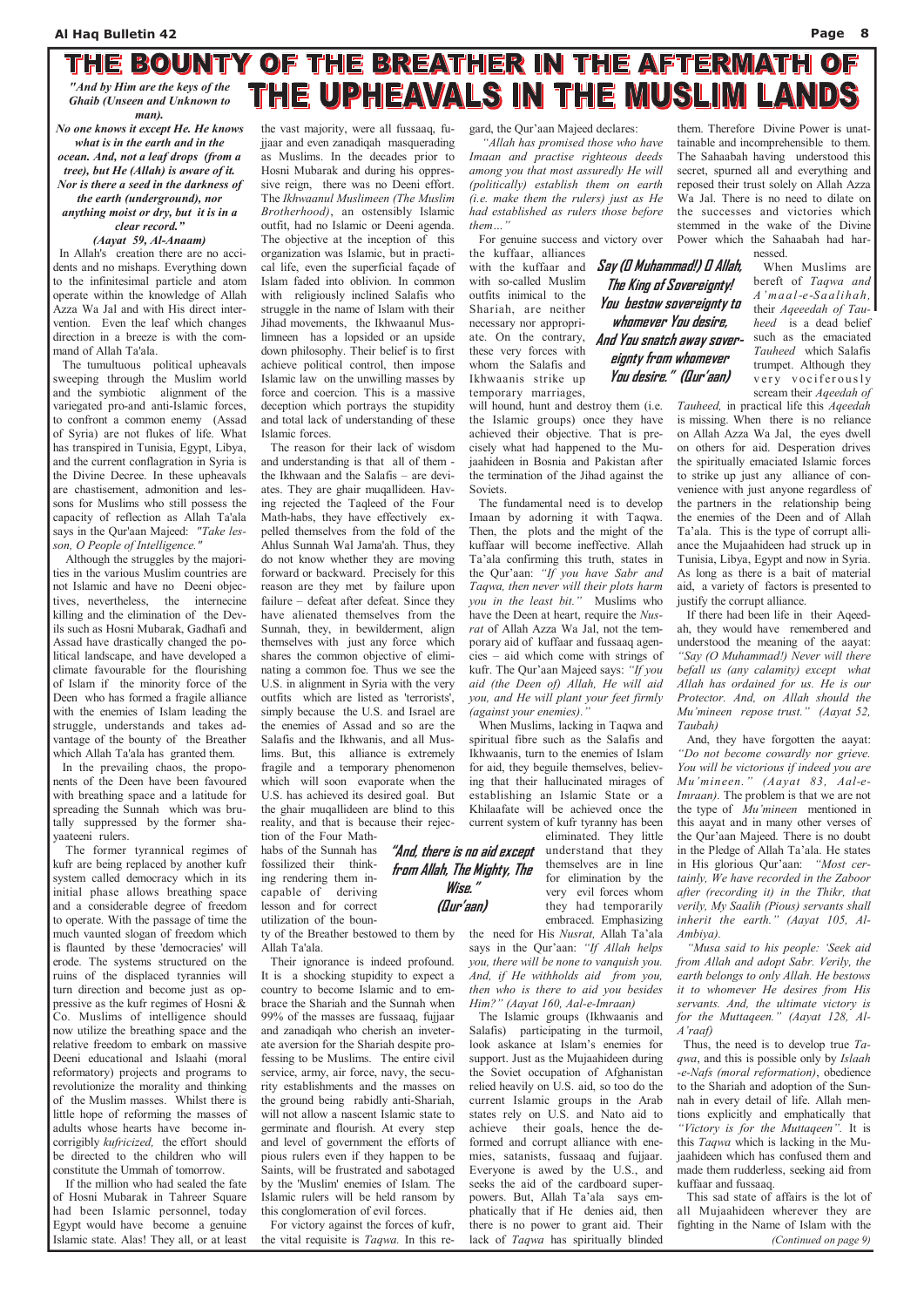#### Al Haq Bulletin 42 Page 9

(8) "This western interference happened in any conflict involving Muslims. During the Soviet occupation of Afghanistan, the Mujahideen were valiantly doing Jihad, yet there was always American interference and "help". The Americans supplied billions of dollars in money and arms to the mujahideen. Shall we now say there was no Afghan Jihad but an Afghan conflagration? US vs USSR war? Shall we belittle the Afghan Jihad as a Kaafir vs Kaafir war?"

 Whilst even the Afghan war against the Soviets is justifiably belittled, it is different from the Syrian conflagration. The Afghans are largely 'primitive' in terms of the western kuffaar concept of life. In other words, they constituted the

'OBJECTIONS' OF THE SYRIAN CONFLAGRATIO only Islamic community in the world. Their lifestyle in general was Islamic. They were engaged in a defensive Jihad to oust a brutal occupying kaafir nation. Although they too, at that time, did not have I'laa-e-Kalimatullah as the objective, their struggle was a defensive Jihad to eliminate a brutal atheist who had interfered with their Deeni lifestyle. The war against the USSR was not a Talibaan-led war. The declared objective of today's Talibaan is the establishment of a Shar'i state.

 From the U.S.'s perspective, it was undoubtedly a war between the U.S. and the USSR with the Afghans being the foot soldiers. The 'billions of dollars' of

#### <u>THE UPHEAVALS IN</u> **THE MUSLIM LANDS**

U.S. aid speak volumes for the confirmation of this fact.

 The alliance with the U.S. kuffaar and the Pakistani I.S. fujjaar did not bode good for the Afghan Mujahideen. Furthermore the corrupt motives of the motley of un-Islamic groups comprising the Mujaahideen had its horrendous sequel the moment the Soviets had to flee from Afghanistan. What was the outcome? The Afghan 'mujahideen' after the retreat of the Soviets, killed more Afghans than the Russians had in the 15 year long war. From the very inception of taking power, these 'mujahideen' set about to destroy Afghanistan and perpetrate genocide of their own Muslim people on a scale which left even the Soviets aghast.

 They had relied on U.S. kuffaar aid. Their struggle was not purely for the sake of Allah Ta'ala, hence the rotten consequences at the end of the tunnel.

 In contrast, the Syrian struggle was initiated by secularists. Whilst Sunni by birth, they lack the Sunnah in entirety. (9) "What about the struggle in Palestine? There is Hamas which is not receiving help from any Muslim country, so in desperation they will take help from anybody they can get; they go to Iran, Russia, etc. Is this another Kaafir vs Kaafir war?"

 Yes, even the struggle of the Palestinians is not for the sake of Allah Ta'ala. That is why, after 60 years of Israeli brutality, they are still at the mercy of the kuffaar – at the mercy of Israel, Iran and Russia. They lack in Imaani fibre, hence they do not understand the meaning of Allah's promises in the Qur'aan. They lack Islamic understanding, hence they are constrained to turn to the kuffaar for succour.

 The objective of Hamas is not Islam, hence the struggle is not a Jihad. It is for land and power. Hamas has been in charge of Gaza for a couple of years. Why has it not established a Shar'i state? If the objective is not a pure Islamic State, the struggle will not be a Jihad.

(10) "How about Chechnya? There used to be reports the Chechens were receiving help from the west? Is this another Kaafir vs Kaafir war?"

 In Chechnya, as far as we are aware, the Mujahideen are all Salafis. The stated objective of the Salafis is the established of an Islamic State. They are not fighting for land and material gains. The Chechen struggle is therefore a true Jihad, albeit emaciated on account of lack of Taqwa. See the article, The Upheavals in the Muslim Lands, elsewhere in these pages.

 You have failed to understand the purport of our stance. We are not saying that a Jihad is negated by accepting aid from the kuffaar. What we are saying is that without Taqwa, there will be no outright victory. Without Taqwa, the Mujahideen will strike up fragile alliances with the kuffaar, and become entrapped in their conspiracies. (11) "Also, what should all these people do? Stop doing Jihad against their oppressors? Continue bearing the brutal oppression simply because the USA is trying to intervene in their struggle? Is this allowed in Islam?" No, they should not stop from Jihad. Jihad is a fundamental of Islam. It is integral to Islam. It cannot be separated from Islam. Denial of Jihad is kufr. They should unfurl the Flag of true Jihad. But

Jihad has an Islamic objective, and that is to establish the Law of Allah Ta'ala. Those who are waging Jihad should declare their objective, and fight for this objective. They should morally reform themselves and cultivate roohaaniyat (spiritual power). The way is the Sunnah. They should not look askance at the U.S.

 You have contended that the Syrian Muslims are fighting with captured weapons. With these 'captured' weapons they have gained substantial successes. Now, they should only turn their direction and focus to Allah Azza Wa Jal, and transform their struggle into a truly Islamic Jihad, and Allah's aid will miraculously be at hand. Allah Ta'ala says: "No one knows the armies of Allah, but He." However, with extreme deficiency of Imaan, total lack of A'maal-e-Saalihah and beliefs of kufr, Divine Aid cannot be expected. The need is to morally reform and spiritually progress, then Allah Azza Wa Jal will of His Own Accord re-enact the circumstances which coalesced in the Battle of Badr.

(12) "As regards, the appointment of George Sabra as the president of the SNC, yes, he is a Christian and Communist. But remember Syria has many religious minorities, and the SNC is simply trying to allay the fears of the minorities that they will not be abused after the Muslims take control of Syria. Previously the head of the SNC was a Sunni Kurd – so they keep on rotating the presidency."

 This is typical logic stemming from a secular mind bereft of Taqwa. The secularist does not understand the meaning and the objective of Islam, hence such utterly baseless arguments to justify conflicts with the Shariah. The non-Muslim citizens of an Islamic State, the Dhimmis, are not abused in a truly Islamic land. There is no need and no permissibility to appoint as a head an enemy of Allah – one who denies the very existence of Allah Azza Wa Jal, for assuring and placating the non-Muslim minorities. Other means of assurance should be devised. An alliance with such najaasat is not permissible.

 It is lack of trust on Allah Ta'ala which constrains Muslims to cultivate such corrupt alliances and to embrace even the enemies of Allah Ta'ala. If Muslims submit fully to Allah Ta'ala, an alliance with kuffaar will never even cross their minds.

 Even if the atheist is a mere figurehead, it is not permissible to install him as the head of a Muslim Council waging Jihad or of any other Muslim body. Your argument is bereft of goodness and Islamic credibility.

(13) "Iran and the apologists have been trying to portray the Syrian struggle as a fight between the "heroic" Iran axis on the one hand and the west on the other. It is trying to obfuscate the Syrian Jihad. This article (i.e. Al-Haq's bulletin) is doing the same." Regardless of the perpetration and propaganda of Iran. The facts on the ground are relevant. Iranian attempts of 'obfuscation' are like womanish prattle. Such prattle of the enemies cannot turn the direction of a true Jihad. The facts on the battlefield are of decisive import. In conclusion, it should be understood that our stance simply is that a struggle which does not have I'laa-e-Kalimatullaah as its objective is not Jihad, and that as long as Muslims to not become Muslims in the true meaning of the word, they will remain the underdogs of the kuffaar.

#### (Continued from page 7)

objective of establishing an Islamic state. Whilst the Salafi Mujaahideen and the Hanafi Taalibaan still adhere to the objective of an Islamic state for which they are waging Jihad, the Ikhwaanis have abandoned their original goal and objective. But the Mujaahideen are not acquiring the true measure of success, namely, outright victory, due to lack of Taqwa and because they embrace the enemies of Islam in alliances instead of reliance on only Allah Ta'ala. But such reliance is a dream in the absence of the Taqwa which stems from Ittiba Sunnat-e-Rasool (Obedience to the Sunnah of the Messenger).

It is most significant for us that Na-

bi Musa (alayhis salaam) commanded his Ummah to obey Allah Ta'ala, engage in Salaat and adopt Sabr. In response to their complaints, he instructed

adoption of the spiritual dimension.

 Tafseerul Mazhari, commenting on the aayat in which Allah Ta'ala commands: "Do not become cowardly (i.e. in Jihaad), says: "You will be victorious with the Help of Allah Ta'ala which has been promised for the Saaliheen Mu'mineen." Who and what are Saaliheen Mu'mineen? Study the lives of the Sahaabah for understanding this concept which the zanadiqah of our time say belongs to the 'ice/stone / camel age'.

 If Muslims become true Muttaqeen, there will be no need to fear the plots and satanic conspiracies of the kuffaar. There will be no need for forming temporary alliances with them. Allah Ta'ala says: "And, if they plot to deceive you, then verily, sufficient for you is Allah. It is He who has aided you with His help and with the Mu'mineen." (Aayat 62, Anfaal) This is Allah's directive to Rasulullah (sallallahu alayhi wasallam). Allah Ta'ala clarifies that among the ways of His Aid is the *Mu'mineen* with whom He had aided Rasulullah (sallallahu alayhi wasallam). He aids the Mujaahideen with *Mu'mineen*. There is no need to look askance at the kaafireen for aid as the Salafi Mujaahideen and even the Taalibaan Mujaahideen are doing. Victory is not with the aid of the U.S. nor with the fujjaar of the IS of Pakistan.

 Lack of Taqwa makes the following aayat meaningless to the Mujaahideen

of this era: "And, sufficient is Allah for the Mu'mineen in war. Allah is Powerful and Mighty." (Aayat 25, Ahzaab). Whilst verbally no Muslim dares express doubt in this firm declaration of Allah Ta'ala, the hearts lack confidence in the Divine Promise. When Allah Ta'ala says that He suffices for the Mu'mineen in battle, what need is there then for corrupt alliances with His enemies? He reminds Muslims time and again of the successes and victories which He had bestowed to them – victories which they achieved without any alliances with the kuffaar – victories despite the paucity of their numbers and relative lack of military equipment.

Reminding the Mu'mineen of the

victory He gave them, Allah Ta'ala says: "He bestowed to you their lands, their homes, their wealth and such a land wherein you had not set foot. And, Allah

has power over all things." (Aayat 27, Ahzaab) Now, O Salafi Mujaahideen, and O Taalibaan Mujaahideen! Do you have any doubt in all these Divine Promises? Whilst you will say that you have no doubt, it is clear that you lack understanding of the secret underlying the achievement of the much desired victory over the forces of kufr and oppression.

 If Allah Ta'ala wills, the morale will be extinguished from the hearts of the kuffaar and they will be overcome with morbid fear for you. The Qur'aan says in this matter:

"He cast fear (and awe for you) in their hearts. Thus, you killed a party (of them) and took prisoner a party." (Aayat 26, Ahzaab)

 The hearts of men and every atom in the universe function by His direct command and intervention.

 The solution for the defeats of the Mujaahideen is to acquire Divine Power, not the aid of the cardboard 'super' powers. The 'power' of the U.S. and Nato will vanish into oblivion the day the Mujaahideen succeed in the acquisition of Divine Power (the Nusrat of Allah Azza Wa Jal).

"If Allah aids you, then there will be no one to conquer you." (Aayat 160, Aal-e-Imraan)

"And, there is no aid except from Allah, The Mighty, The Wise." (Aayat 126, Aal-e-Imraan)

#### (Continued from page 8)

"Thus, you (O Mu'mineen!) did not kill them. But Allah killed them. " (Qur'aan)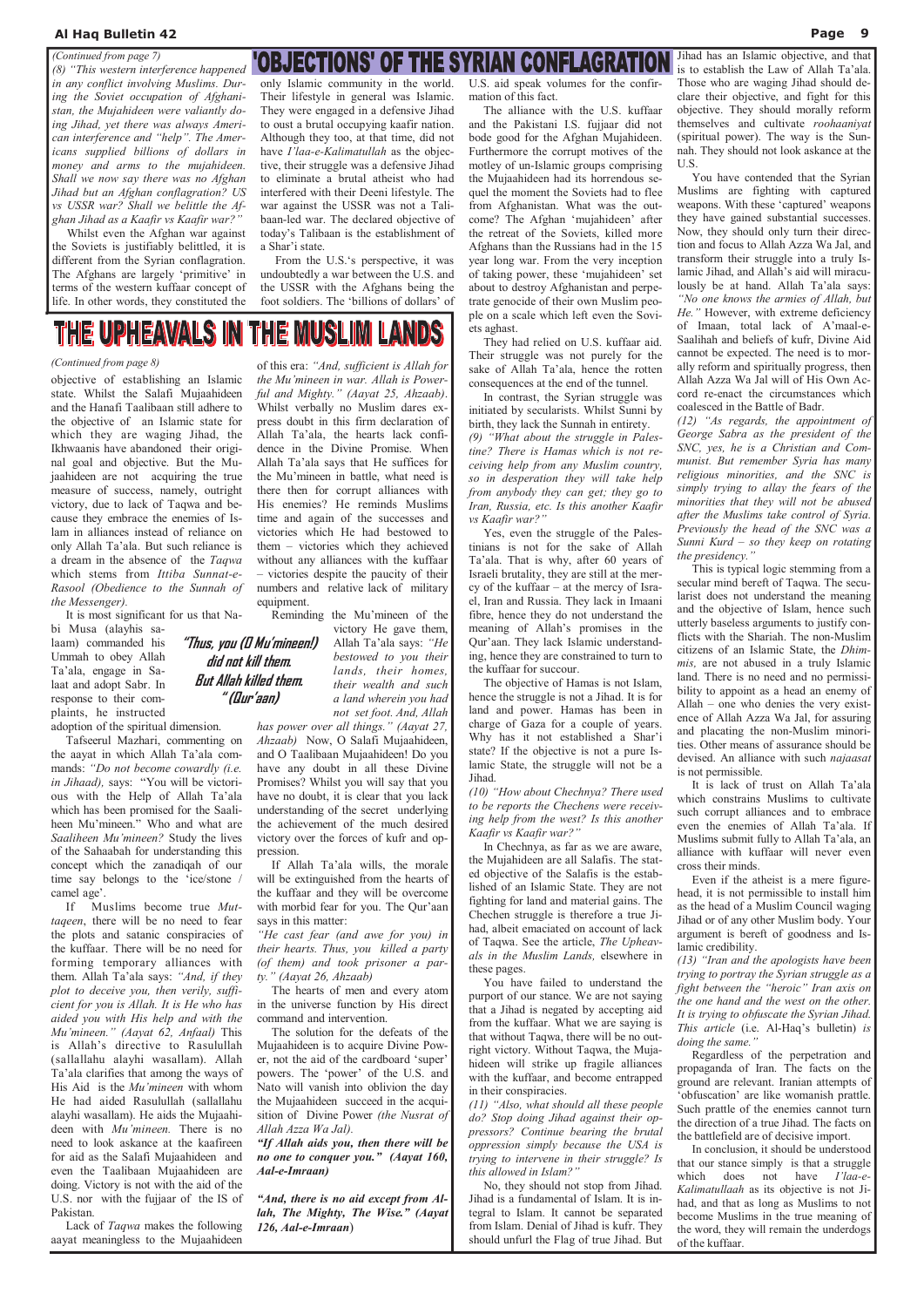## **MISGUIDED DIAGNOSIS OF THE UMMAH'S DISEASE**

DISCUSSING THE sorry degenerate state of the Ummah, Hadhrat Maulana Ashraf Ali Thanvi (rahmatullah alayh) commented:

 "Throughout the world we observe avalanches and mountains of hardship and misfortune continuously descending and crashing upon Muslims. Despite this calamitous situation, the causes and the remedy have not occurred to anyone. Those who attempt to devise some remedy for this state of degradation and plan to salvage the situation are confronted with utter and total failure because they have failed to diagnose the disease.

 An erroneous diagnosis results in an erroneous prescription of a remedy. Hence, the disease instead of curing deteriorates more and more. The natural consequence of such erroneous, misguided and unprincipled plans and schemes devised to extricate the Ummah from the morass of degradation is nothing other than the deterioration of the disease.

 However, it is seen that failure upon failure does not deter the misguided diagnosers who intransigently believe in the rectitude of their prescriptions of error.

 The cause of this practical ignorance and misguidance is intellectual ignorance. These practitioners do not fully acknowledge the Divine declarations of the Qur'aan and Ahadith which have pinpointed the root causes of the calamities which have overtaken the Ummah with such disastrous consequences as we behold. They proclaim that they have Imaan in them. What then is the meaning of their partial acknowledgement? Imaan in Allah and His Rasool means to acknowledge them

and believe them to be truthful in every aspect, every statement and deed. But, partial acceptance of some statements and rejection of some fall within the scope of the following aayat:

#### "What! Do you believe in part of the Book and reject part of the Book?"

Whoever will believe in the correctness of Rasulullah's (sallallahu alayhi wasallam) diagnosis and practise in accordance with his prescription will acknowledge the efficacy and swiftness of cure of such divine remedies. He will be convinced of the efficacy of such remedies and wholeheartedly submit to the divine treatment.

 Rasulullah (sallallahu alayhi wasallam) conveyed his Message to mankind with the greatest of affection and clarity. There exists not the slightest ambiguity in it. Now, application of the prescription offered by Rasulullah

(sallallahu alayhi wasallam) depends on the fortune and misfortune of people. Those who decide to accept the prescription will be fortunate and successful while those who reject it will be encumbered with misfortune and failure. Whoever in the past did accept and utilise the divine prescription had attained rectitude, success and prosperity.

 Since it has been established beyond doubt that prosperity and success are confined to the prescriptions of Rasulullah (sallallahu alayhi wasallam), it devolves as a necessary obligation upon our Muslim brethren who are informed of the disease, but uninformed of the prescription, to abandon permanently their neglect, ignorance and indolence. It is incumbent upon them to utilise these divine and proven prescriptions so that they attain all forms of prosperity and success in abundance in both this world and the Aakhirah."

The cure for the Ummah is the Shariah and the Sunnah, and nothing other than this.

## **IS A SHARIAH STATE TODAY POSSIBLE?**

OUTRAGE AS 'NEW PHARAOH' MURSI PLACES HIMSELF ABOVE THE LAW

#### Samer al-Atrush

#### in CAIRO

PROTESTERS torched Muslim Brotherhood offices yesterday, Egypt's state

media said, as supporters and opponents of President Mohamed Mursi staged rival rallies across Egypt a day after he assumed sweeping powers.

 The offices of the Freedom and Justice Party (FJP), the Muslim Brotherhood's political arm, were set ablaze in the canal cities of Ismailiya and Port Said, state television said.

 An FJP official said the party's office was also stormed in the Mediterranean city of Alexandria, where clashes broke out between rival demonstrators.

 In Cairo, an array of liberal and secular groups, including activists at the forefront of the protest movement that forced veteran strongman Hosni Mubarak from power early last year, planned to march on Tahrir Square, Cairo's iconic protest hub, to demonstrate against the "new pharaoh".

 Mursi's backers, led by the powerful Muslim Brotherhood, gathered outside the presidential palace in north Cairo in a show of support for his decision to temporarily place his decisions above judicial oversight.

 "The people support the president's decisions," the crowd chanted.

 On Thursday, the president undercut a hostile judiciary that had been considering whether to scrap an Islamistdominated panel drawing up a new constitution, stripping judges of the right to rule on the case or to challenge his decrees.

 The decision effectively places the president above judicial oversight until a new constitution is ratified. Muri's opponents poured into Tahrir Square after the main weekly Muslim prayers. They were expected to be joined by leading secular politicians Mohamed

ElBaradei, a former UN nuclear watchdog chief, and Amr Mussa, a former foreign minister and Arab League chief.

 "This is a coup against legitimacy ... We are calling on all Egyptians to protest in all of Egypt's squares on Friday," said Sameh Ashour, head of the lawyers' syndicate, in a joint news conference with ElBaradei and Mussa.

 ElBaradei denounced Mursi as a "new pharaoh", the same term of derision used against Mubarak when he was in power.

 "Mursi is a 'temporary' dictator," read the banner headline in yesterday's edition of independent daily Al-Masry Youm.

 The Islamist president assumed his sweeping new powers in a decree read out by his spokesman, Yasser Ali, on state television on Thursday.

 "The president can issue any decision or measure to protect the revolution," it said. "The constitutional declarations, decisions and laws issued by the

president are final and not subject to appeal."

 Mursi also sacked prosecutorgeneral Abdel Meguid Mahmud, whom he failed to oust last month, amid strong misgivings among the president's supporters about the failure to secure convictions of more members of the old regime.

 Mursi appointed Talaat Ibrahim Abdallah to replace Mahmud and, within minutes of the announcement, the

new prosecutor was shown on television being sworn in.

 Abdallah later pledged to "work day and night to achieve the goals of the revolution".

 In his pronouncement, the president also ordered "new investigations and retrials" in cases involving the deaths of protesters, a decision that could net military top brass and other former Mubarak regime officials.

 The declaration is aimed at "cleansing state institutions" and "destroying the infrastructure of the old regime," the president's spokesman said. © Sapa-AFP

(The Weekend Post 24-Nov-12)

99% OF THE Ummah in this era of corruption wallows in kufr, fitnah, fisq and fujoor. The Ummah's indulgence in these evils is not restricted to evil deeds, but extends to fundamental beliefs (Aqaa-id). The Ummah today comes fully within the purview of the following Hadith narrated by Hadhrat Abdullah Ibn Umar (radhiyallahu anhu):

 "There will dawn an age over the people when they will assemble in their Musaajid and perform Salaat whilst not a single one of them will be a Mu'min."

 By verbal profession and in some rituals they will be 'Muslim', but their hearts will be devoid of true Imaan. They will not be Mu'min. Not even in outward appearance will they be Muslim. They will recite Laa ilaha il lallaahu Muhammadur Rasulullah whilst they will harbour in their breasts an implacable aversion for the Law of that Kalimah. They will abhor and despise the Sunnah and denounce the sacred Shariah attributing it to the 'fabrications' of the Fuqaha and Ulama.

 In a scenario of this kind where 99% of the Ummah is masquerading as 'Muslim', it is a total impossibility to establish an Islamic State – a State which will be governed strictly according to the Qur'aan and Sunnah. The masses will simply not allow the Shariah to flourish. At every turn and step, the irreligious and antiIslam population of a country will create impediments for an Islamic government and sabotage the Islamic institutions of the State.

 The entire civil service, security establishment, military, navy, air force and every department and wrung of society of any Muslim country are averse to the Shariah. In fact, the masses insanely mired in the evil of westernization, view the Shariah as a social menace. A pious Khalifah will not be able to proceed one step forward without being obstructed.

 Any alliance or coalition with irreligious organizations and political parties will be fragile and will most assuredly end in tumultuous upheaval to

unseat and destroy the Islamic State. The current conflict in which Egypt is burning is an excellent example testifying to the veracity of what has been said above. A variety of groups, all with their own ideas and agendas, had united to end the tyrannical regime of Hosni Mubarak, and the Ikhwaanul Muslimeen under Mohammed Mursi, the President, managed to form the government. Now hell has erupted in Egypt. Muslims are killing Muslims. The very same coalition of variegated forces who had successfully terminated the kufr regime of Hosni Mubarak, are now determined to re-enact the Tahreer Square conflagration to oust the Ikhwaanul Muslimeen

although the latter has not even proposed the establishment of an Islamic state. Of a rotten conglomeration of kuffaar and fussaaq, the Ikhwaan are still the best. But the forces of evil have unleashed a reign of anarchy to remove this so-called Islamic movement, Ikhwaanul Muslimeen.

 The report, Fiery Protests in Egypt, on this page, should adequately illustrate the correctness of what has been explained in this article.

 It is the imperative obligation of genuine Islamic groups to create a social climate in which the Shariah will flourish. This is achievable only by emulating the Sunnah of Hudaibiyyah which will allow the seed of Imaan to germinate and grow.

# **Fiery protests in Egypt**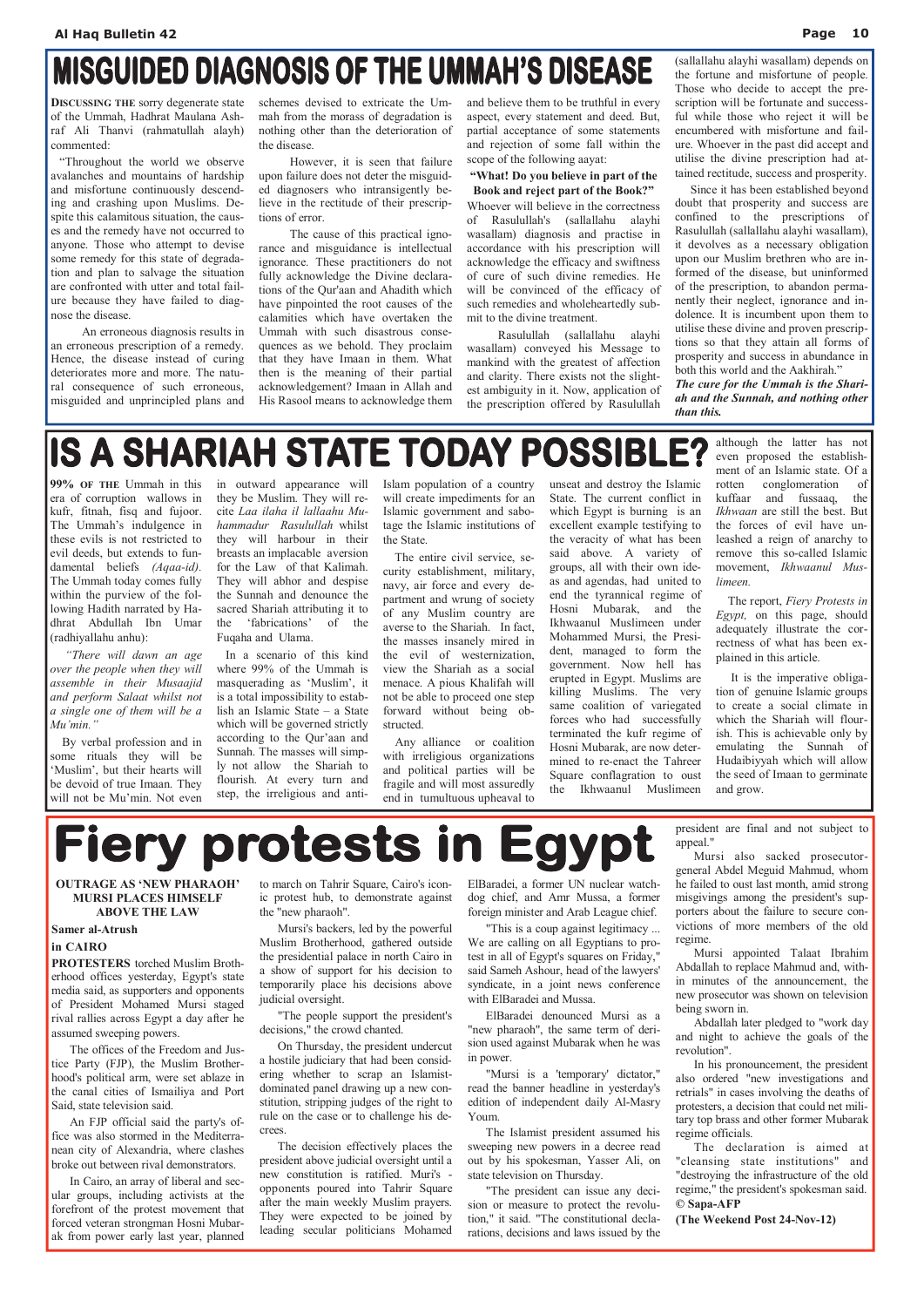Whilst Hamas has announced 'victory', and Israel laments its first real defeat in Gaza, the garishness of the much celebrated 'victory' in Gaza in the light of Islam is not cause for tripudiation . The small success of Hamas is a pyrrhic 'victory'. There will be no true and lasting victory for Hamas or for any Islamic Jihad movement as long as the objective is not Ridha-e-Ilaahi (The Pleasure of Allah) and the elevation of His Law, the Shariah.

 The forces of kufr will always steer the course of Muslim events as long as the focus of Muslims is not on only Allah Ta'ala. Such a focus will be true only if Muslims understand the need to be clad with the straitjacket of the Shariah. For Muslims there is only one Path – Siraatul Mustaqeem. Deviation from this Straight Pathway brings in its wake nothing but degeneration, defeat and disgrace. The declared goal of Hamas is unattainable without the Aid of Allah Azza Wa Jal, and such Nusrat is the product of Imaan and A'maal Saalihah in the manner handed to the Ummah by the Sahaabah. Hamas has miserably failed to harness Divine Power, hence its almost total reliance is on Iran and Shiah Hizbullah. But when the Mu'min diverts

 "Perhaps soon will your Rabb destroy your enemy and grant you power in the land. Then He will watch how you fare." (Aayat 129, Al-A'raaf)

his gaze from His Creator and searches for aid and honour from phantoms, Allah Ta'ala casts him to the phantoms. Having become the bonded maid of Iran, Hamas has further slipped and deviated from Siraatul Mustaqeem. Its 'victories' will be hollow and shortlived. An alliance with Iran in which Iran is the dictating partner, bodes evil for Hamas. Such a partnership demands compromise in the Deen and the sacrifice of Truth.

 Allah Ta'ala, in accord with His invariable Sunnah stated in the aayat:

"Never will you find for the Sunnah of Allah a change", has given Hamas an opportunity for the implementation of its earlier declared Islamic ideals. When the opportunity is abused by betrayal and transgression, then He shall snatch away from Hamas the limited power He has hitherto bestowed to them. In this regard, the Qur'aan Hakeem states:

Hamas has betrayed the Trust which Allah Ta'ala had bestowed to it. It has allowed itself to be deflected from the Path of the Deen. It is pursuing materialistic ideals and flirting with the enemies of the Deen. Its inceptional objective of an Islamic state has been assigned into the realm of oblivion. Instead of actively establishing an Islamic state, Hamas has brutally suppressed and eliminated the Islamists – those who had been clamouring for the implementation of the Shariah by the Hamas government. Hamas will therefore not find for the Sunnah of Allah a change. That Divine Sunnah demands destruction of the traitor as He warns in the aayat: "If you do good, you do so for yourselves, and if you do evil, it is (likewise) for yourselves. (Aayat 7, Bani Israaeel)

"If you return (to your treachery and evil), then We too shall return (with Our chastisement)." (Aayat 8, Bani Israaeel)

A recent manifestation of these

#### Al Haq Bulletin 42 **Page 11**

#### **MILITARY SUICIDES "OUT OF CONTROL"** A DIVINE PUNISHMENT FOR THE U.S. BRUTALITY

Qur'aanic warnings is to be found in the Talibaan. Allah Ta'ala had bestowed to the Talibaan the opportunity of Istikhlaaf fil Ardh (political power in the land). The previous kufr regime of Rabbaani was removed and Allah Ta'ala propelled the Talibaan into power as the rulers of Afghanistan. But, the Talibaan failed to honour the Amaanat. To punish them, Allah Ta'ala sent a force from His Armies, viz. the U.S.A. with its coalition, to depose and expel the Talibaan. It should be well understood that the U.S. by itself is a cardboard 'superpower'. By itself it is impotent. But, Allah Ta'ala had harnessed the U.S. to inflict punishment on the Talibaan. The kuffaar armies too are part of the Junood (Armies) of Allah Azza Wa Jal. The Qur'aan explicitly confirms this fact. Hamas should therefore take note and heed the Divine Warnings.

## **PERPETUATION WITH KUFR - NOT WITH ZU**

(Continued on page 12)

A FAMOUS ADAGE of Islam says: "Al-Mulk yabqa ma-al kufr, laa yabqa ma-az zulm." That is: "An empire perpetuates even with kufr, but not with zulm (oppression)."

 Allah Ta'ala, in His Wisdom, has created the earth as a temporary abode for both Mu'min and kaafir. Whilst the commission of kufr will destroy an Islamic empire, it will not have the same consequence for the empire of the kuffaar. Whereas kufr and fisq are death knells for Muslims and will bring about the downfall and eventual destruction of Muslim political power, it is zulm (oppression/injustice) and immorality which bring about the collapse and ultimate demise of the empire and power of the kuffaar.

 Since the world is life's goal for the kuffaar, they are not punished here on earth for their kufr. The everlasting perdition in Jahannum will be the chastisement for their kufr. If Muslims too embark on *zulm*, it will swiftly bring about the demise of their political power. And, this is precisely what

has happened to the Islamic Empire which had endured for many centuries.

 The U.S. had gained its superpower status on the foundations of morality and justice which are its constitutional precepts. The founders of the U.S.A. had enshrined belief in the Almighty as a cardinal imperative. In Kentucky, the law states: "The safety and security of the Commonwealth cannot be achieved apart from reliance upon Almighty God as set forth in the public speeches and proclamations of American Presidents, including Abraham Lincoln's historic March 30, 1863 presidential proclamation urging Americans to pray and fast during the most dangerous hours in American history, and the text of President John F.Kennedy's November 22, 1963 national security speech which concluded: 'For as was written long ago: 'Except the Lord keep the city, the watchman waketh but in vain."

 According to the law, plaques praising the power of Almighty God are to be installed outside the state Homeland Security building. Failing to comply

## THE HAMAS 'VICTORY' FROM THE ISLAMIC PERSPECTIVE

carries a 12 month jail sentence. The plaques inscription reads: "The safety and security of the Commonwealth cannot be achieved apart from reliance upon Almighty God."

 The atheist organization of America has now applied to the U.S. Supreme Court to review the law.

 However, the power of the U.S. is fading, having been undermined by its

oppression and the increasing immorality and obscenity wracking its society. Both elements (justice and morality) on which American power was structured have been severely eroded and are in the process of vanishing. Along with the corruption the demise of the American empire is being enacted. For the U.S., the writing on the wall is conspicuous.

## **GAZA: ISRAEL'S 'INVINCIBILITY' SHATTERED**

Every 80 minutes, a U.S. soldier who had participated in the Iraqi and Afghanistan war, takes his life. So far, it has been reported that 6,500 veterans had committed suicide. For every U.S. soldier killed in the war, 25 commit suicide. The News Herald reports:

 "According to a Pentagon report, more American service members have killed themselves in the first six months of 2012 than in the first six months of any of the previous 11 years. The Associated Press reported 154 service members

killed themselves in the first 155 days of 2012 alone. The number of deaths by suicide is 50 percent higher than combat deaths in Afghanistan during the same time period and an 18 percent increase over active service member suicides in the first six months of 2011. And, while only 1 percent of Americans have served in the wars in Afghanistan and Iraq, veterans of these conflicts represent 20 percent of all suicides in the United States, the VA reported."

 Libby Busbee, the mother of a 23 year old soldier who killed himself in front of her, sadly lamented: "He didn't leave the war behind. He saw horrible

things – his friends dying. The people over there (i.e. the Talibaan) were constantly attacking them. He even said the kids would be with them when they attacked."

 Her son was in the U.S. Army Special Forces, airborne and Army Rangers. The mother said: "He told me how he picked up the body parts and loaded them onto a helicopter so their families would have something to bury. He had tried to commit suicide in Pesh Valley in Afghanistan. On his return home, he couldn't be in the dark at all. He'd flip out in the dark. He was sleepwalking and they gave him 400 milligrams of Seroquel. They gave him Paxil, Klonopins. They

had him on a lot of stuff.."

 The U.S. has lost the war in Iraq and Afghanistan in every sphere. The consequences of its brutality and oppression will haunt the U.S. for many years to come. It is indeed remarkable that not a single Mujahid has taken in his own life in all the years of the war. The Muslim Mujahid has a wonderful objective in front of him, his morale is always high, and he courts death more than what the U.S. troops cherish life. While his eyes are focused on Jannat, the kuffaar forces see only hell all around them, hence the consequences of insanity culminating in suicide. This is Allah's punishment for their zulm.

the vortex of a Hell where the Israeli ground war machine would have become trapped in a quagmire from which emergence would not have been without disaster for the Zionist troops.

 This was the first time that Hamas rockets had lobbed into the heart of Tel Aviv. The extent of the damage caused by the missiles raining on Israel and the number of casualties have not been released for obvious reasons.

 With its murderous aerial bombardment, the only 'success' Israel was accomplishing, was the murder of civilians, mostly women and children. No military gains have been recorded for Israel. To save face and its skin, and the image of its ground forces stuck at the border, Clinton, the US Secretary of State, was hurriedly despatched from the U.S. at Israel's behest, to twist Egypt's arm to forge a 'truce' which would allow the Israeli army to 'honourably' return to barracks.

 The 'truce' was a victory for Hamas and a clear defeat for Israel. The mood in Gaza was jubilant. Victory was cele-

brated in the streets by jubilant crowds, whereas Israel was sultry and sombre. An air of dejection settled over Israel. Buoyant crowds in Gaza were congratulating Hamas on the victory. The victory of Hamas had constrained even the sell-out Abbas, the leader of West Palestine, to announce unity with Hamas. The Israeli defeat has enhanced the position and image of Hamas.

 Ahmed Bahar, a senior member of Hamas said that Israel had submitted to the terms and demands set by Hamas for the truce. He hailed the Israeli submission as a triumph for the Resistance. Ismail Haniya, the Prime Minister of Gaza, described the 'truce' as a 'clear victory'. Thursday November 22, was declared a national holiday of Victory by the Palestinian government.

 One of the terms of the ceasefire was the opening of all border crossings and easing of the Israeli blockade of Gaza. However, in Israel there was a bitter feeling that victory was handed to Hamas. There was no celebration in Israel to mark the 'truce'.

#### (Continued from page 1)